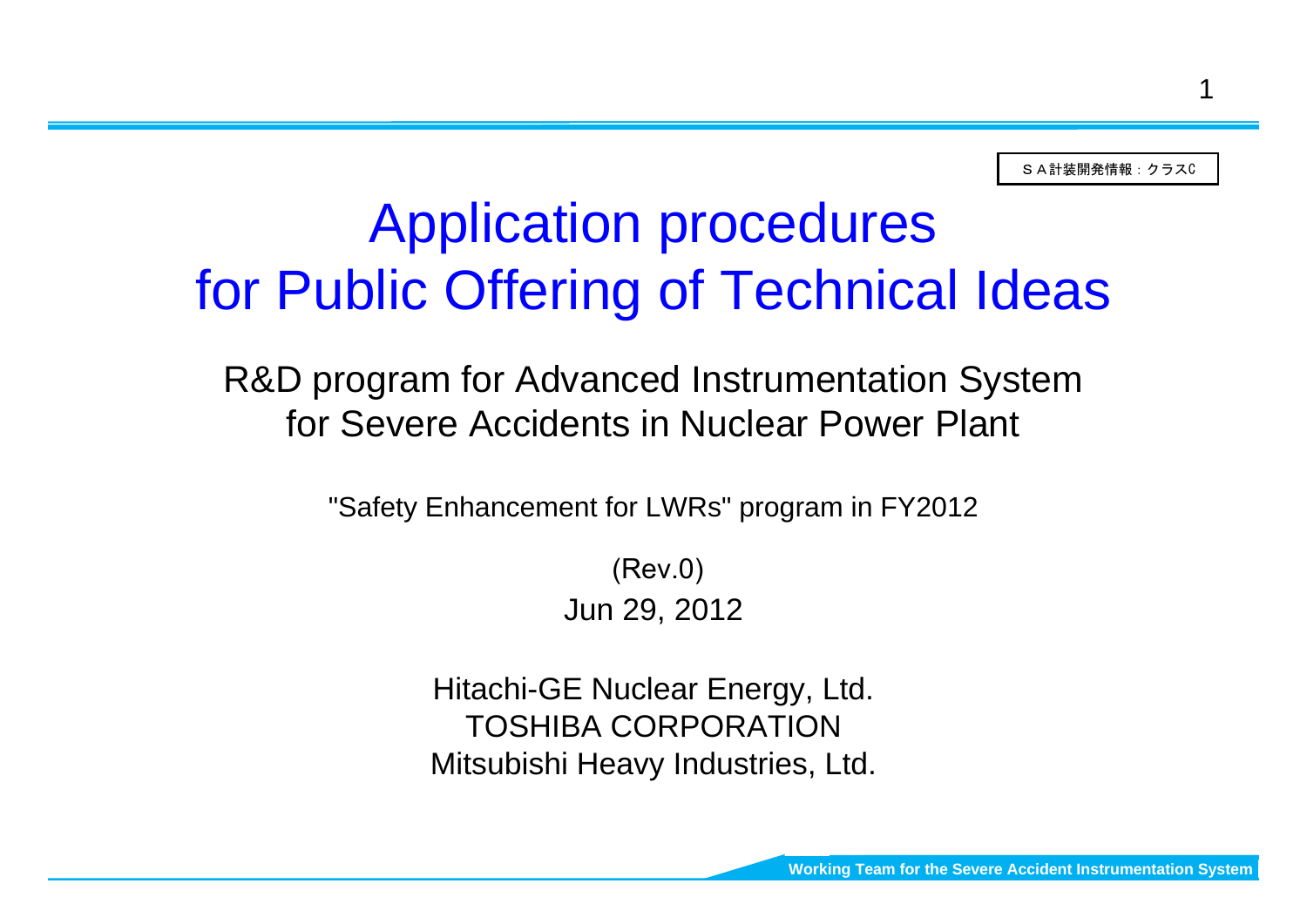# **Contents**

- 1.Introduction
- 2.Points for "Public Offering of Technical Ideas"
- 3.Adoption/Rejection of Applicant's Proposal
- 4.Schedule
- 5.Selection Process
- 6.Parameters for Public Offering of Technical Ideas
- 7.Specification for Parameter
- 8.Proposal Format
- 9.Evaluation Points
- 10.Application Submittal
- 11.Deadline/Announcement of Selection Result
- 12.Points of Attention
- 13.Misc.
- 14.Glossary
- 15.Example of Proposal Format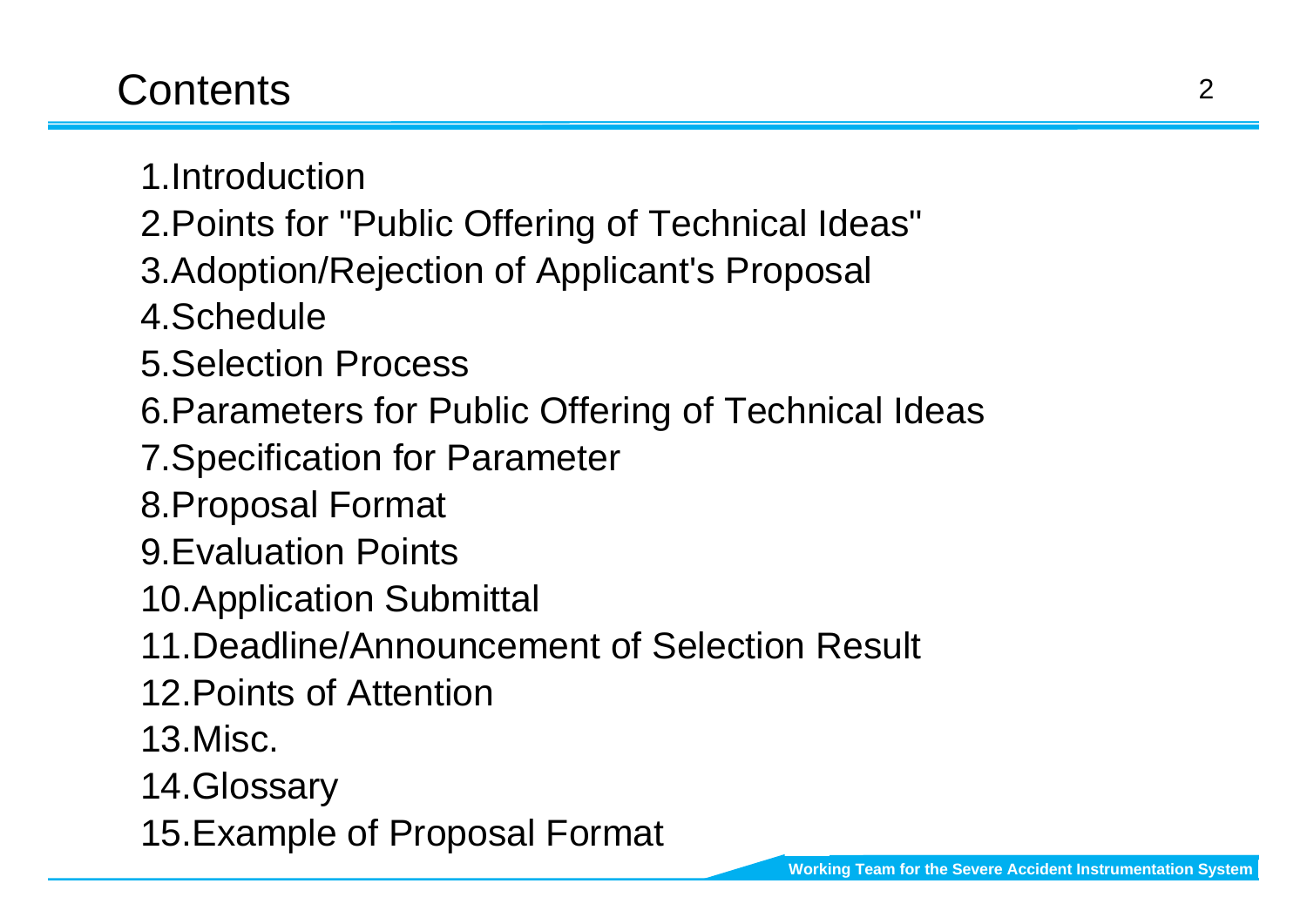# 1.Introduction

Instrumentation systems in the Nuclear Power Plant are very important system to monitor plant conditions for safety operation and shutdown. TEPCO's Fukushima Daiichi Nuclear Power Station Accident (TEPCO's Fukushima Daiichi Accident) caused severe accident such as severe core damage and loss of function of instrumentation systems.

An R&D program for Advanced Instrumentation System for Severe Accidents in Nuclear Power Plant (the R&D) is carried out as a result of public offering by the Agency for Natural Resources and Energy. In the R&D, we, Japanese nuclear power plant manufacturers (Hitachi-GE Nuclear Energy, Ltd., TOSHIBA CORPORATION, Mitsubishi Heavy Industries, Ltd.) aim to contribute to restrain accident from turning to severe accident such as TEPCO's Fukushima Daiichi Accident. For that purpose, we summarize specifications of existing instrumentation systems during the severe accident that takes into TEPCO's Fukushima Daiichi Accident. And we investigate and develop new instrumentation systems that is able to measure important parameters (e.g., water level, pressure, hydrogen concentration, etc.) in Nuclear Power Plant during severe accident. And, in the R&D, we plan to enhance technical level in the nuclear industry in Japan

and promote using nuclear power plant.

This time, we hold a "Public Offering of Technical Ideas" to accept ideas widely from industries besides the nuclear industry.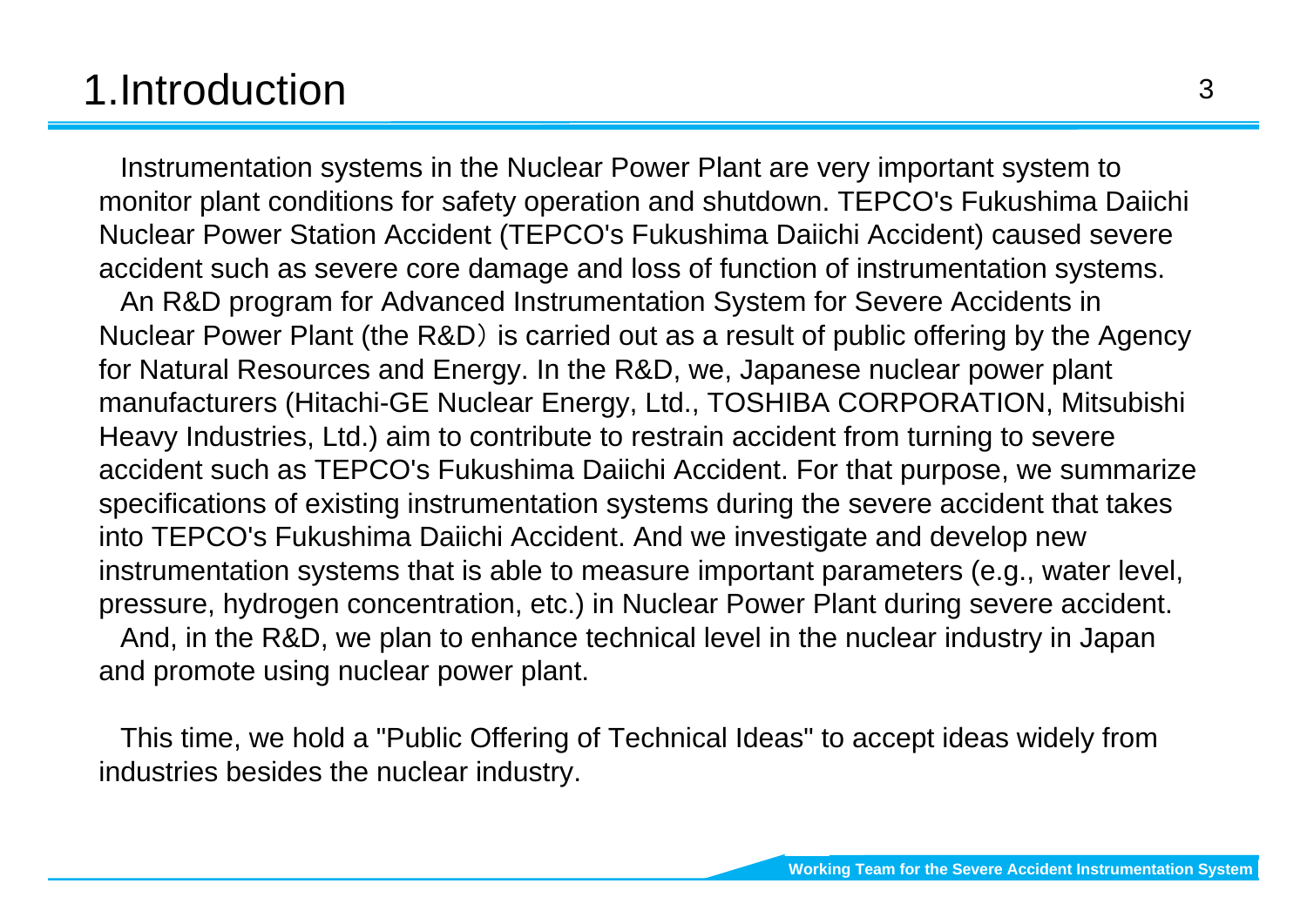# 2.Points for "Public Offering of Technical Ideas"

In the R&D, we select monitoring parameters that are needed to monitor in severe accident, make development plans for each monitoring parameter, and develop new instrumentation systems.

These development of new instrumentation systems are planned to be carried out by us. However, we plan "Public Offering of Technical Ideas" for monitoring parameters that is technologically hard to develop.

This time, we select **"Hydrogen Gas Monitor"** for parameter that we consider to be hard technologically to develop, and we hold "Public Offering of Technical Ideas" about it.

4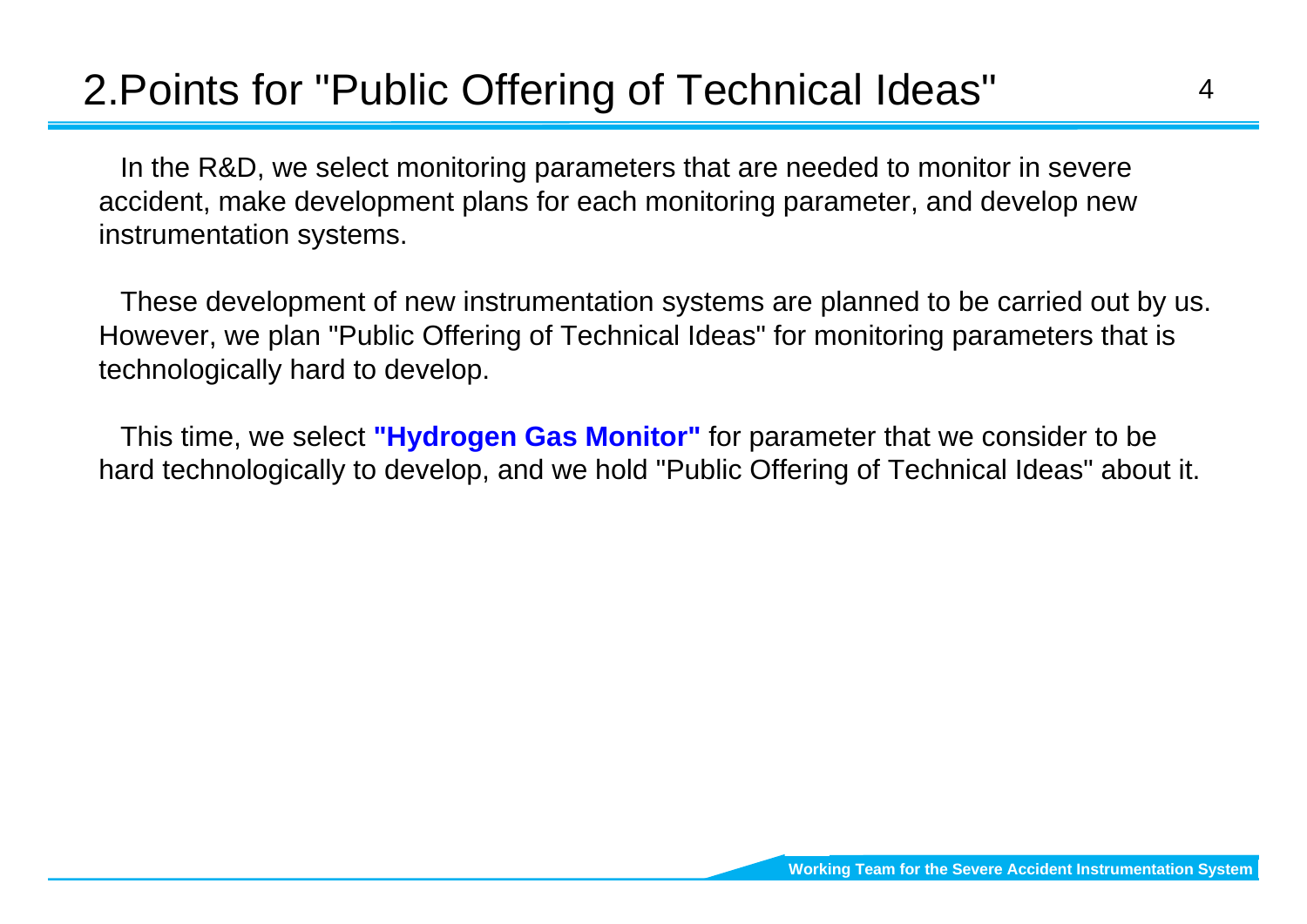# 3.Adoption/Rejection of Applicant's Proposal

At first, we decide draft selection result about adoption/rejection of applicant's proposal according to the evaluation method decided beforehand.

After that, councils (e.g., Advisory Committee) discuss whether evaluation about draft selection result is properly done according to the evaluation method or not. And finally, selection result is approved.

At the appearance of an idea that is feasible to the R&D, we adopt applicant's proposal as nomination to develop including us, and investigate a development plan in the R&D. And if development plan with applicant's proposal is carried out, we plan to make a process not to impose a burden on applicant.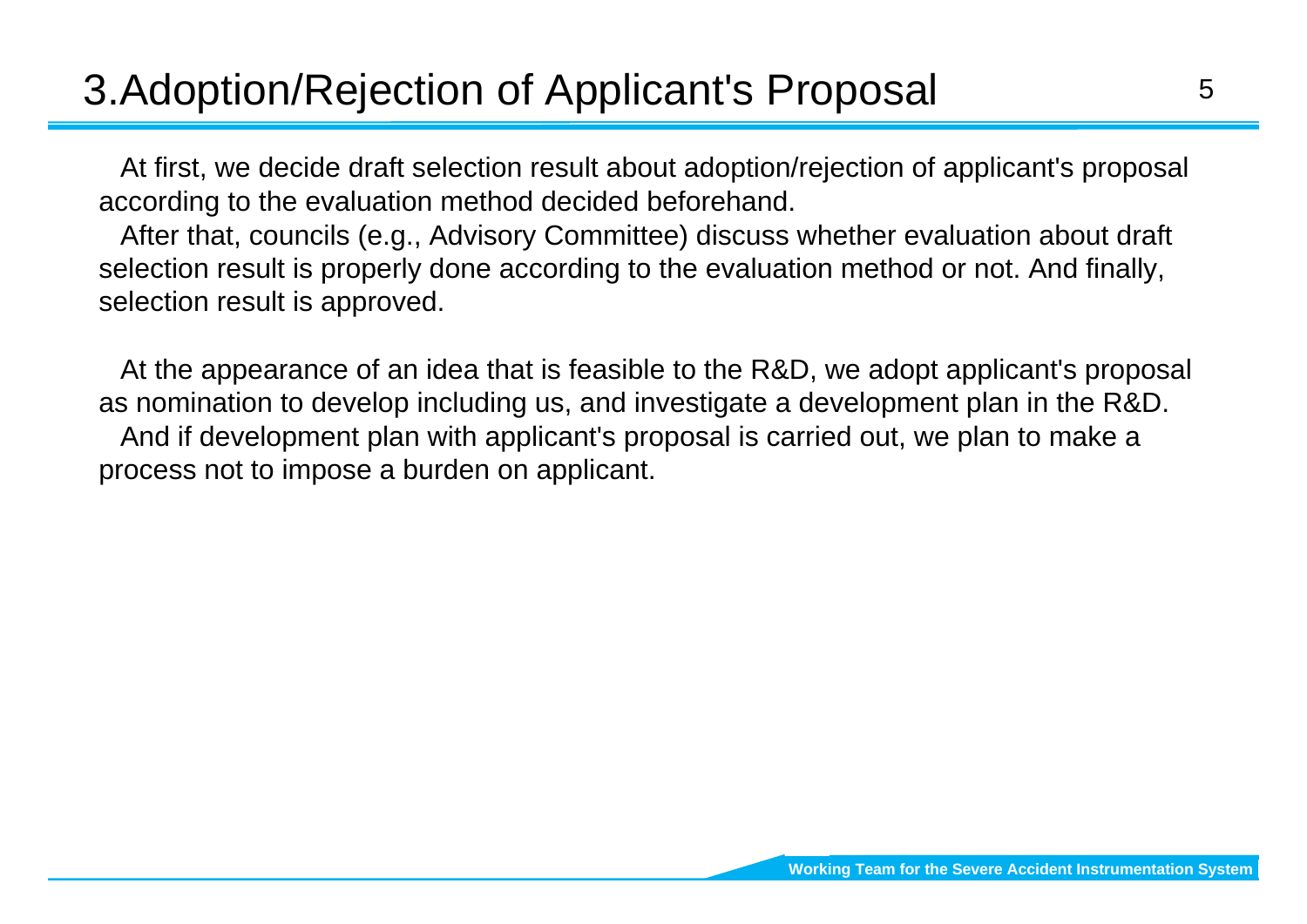# 4.Schedule

The schedule of "Public Offering of Technical Ideas" is shown below.

|          |  |                              |  | 6月 |  |  |       |  |           |  | 7月 |  |  |                                             |  |  | 8月 |    |                   |    |  |                         | 9月 |                                     |       |  |
|----------|--|------------------------------|--|----|--|--|-------|--|-----------|--|----|--|--|---------------------------------------------|--|--|----|----|-------------------|----|--|-------------------------|----|-------------------------------------|-------|--|
|          |  | 6                            |  |    |  |  | 29 30 |  |           |  |    |  |  | 31                                          |  |  |    | 21 |                   | 31 |  |                         |    |                                     | 28 30 |  |
|          |  |                              |  |    |  |  |       |  |           |  |    |  |  |                                             |  |  |    |    |                   |    |  |                         |    |                                     |       |  |
| deas     |  | <b>▽ Public announcement</b> |  |    |  |  |       |  |           |  |    |  |  |                                             |  |  |    |    |                   |    |  |                         |    |                                     |       |  |
|          |  |                              |  |    |  |  |       |  |           |  |    |  |  |                                             |  |  |    |    |                   |    |  |                         |    |                                     |       |  |
| ত্ত<br>ပ |  |                              |  |    |  |  |       |  |           |  |    |  |  | ▽ Briefing session/Start of Public Offering |  |  |    |    | $\nabla$ Deadline |    |  |                         |    |                                     |       |  |
| echni    |  |                              |  |    |  |  |       |  |           |  |    |  |  |                                             |  |  |    |    |                   |    |  |                         |    |                                     |       |  |
|          |  |                              |  |    |  |  |       |  | (54 days) |  |    |  |  |                                             |  |  |    |    |                   |    |  | <selection></selection> |    |                                     |       |  |
| ৳        |  |                              |  |    |  |  |       |  |           |  |    |  |  |                                             |  |  |    |    |                   |    |  |                         |    |                                     |       |  |
| Offering |  |                              |  |    |  |  |       |  |           |  |    |  |  |                                             |  |  |    |    |                   |    |  |                         |    |                                     |       |  |
|          |  |                              |  |    |  |  |       |  |           |  |    |  |  |                                             |  |  |    |    |                   |    |  |                         |    |                                     |       |  |
|          |  |                              |  |    |  |  |       |  |           |  |    |  |  |                                             |  |  |    |    | By End of Sep.    |    |  |                         |    |                                     |       |  |
| Public   |  |                              |  |    |  |  |       |  |           |  |    |  |  |                                             |  |  |    |    |                   |    |  |                         |    | Announcement of Selection Result to |       |  |
|          |  |                              |  |    |  |  |       |  |           |  |    |  |  |                                             |  |  |    |    | all applicants    |    |  |                         |    |                                     |       |  |
|          |  |                              |  |    |  |  |       |  |           |  |    |  |  |                                             |  |  |    |    |                   |    |  |                         |    |                                     |       |  |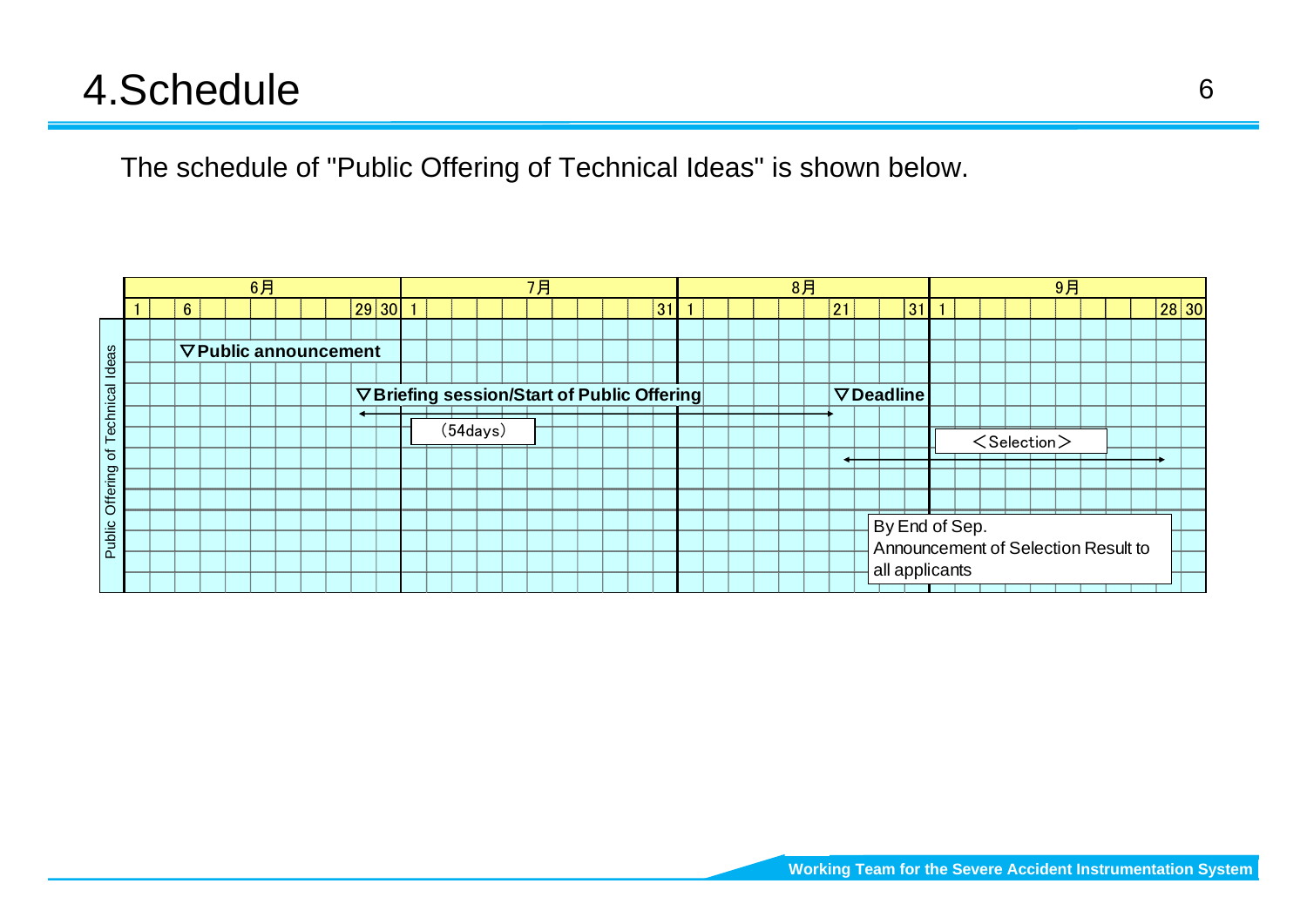# 5.Selection Process

The selection process of "Public Offering of Technical Ideas" is shown below.



- ① We make public announcement and start of Public Offering.
- ② Applicants prepare proposal and supporting document, and email them to us.
- ③ We evaluate applicant's proposal.
- ④ We adopt applicant's proposal as a nomination to develop.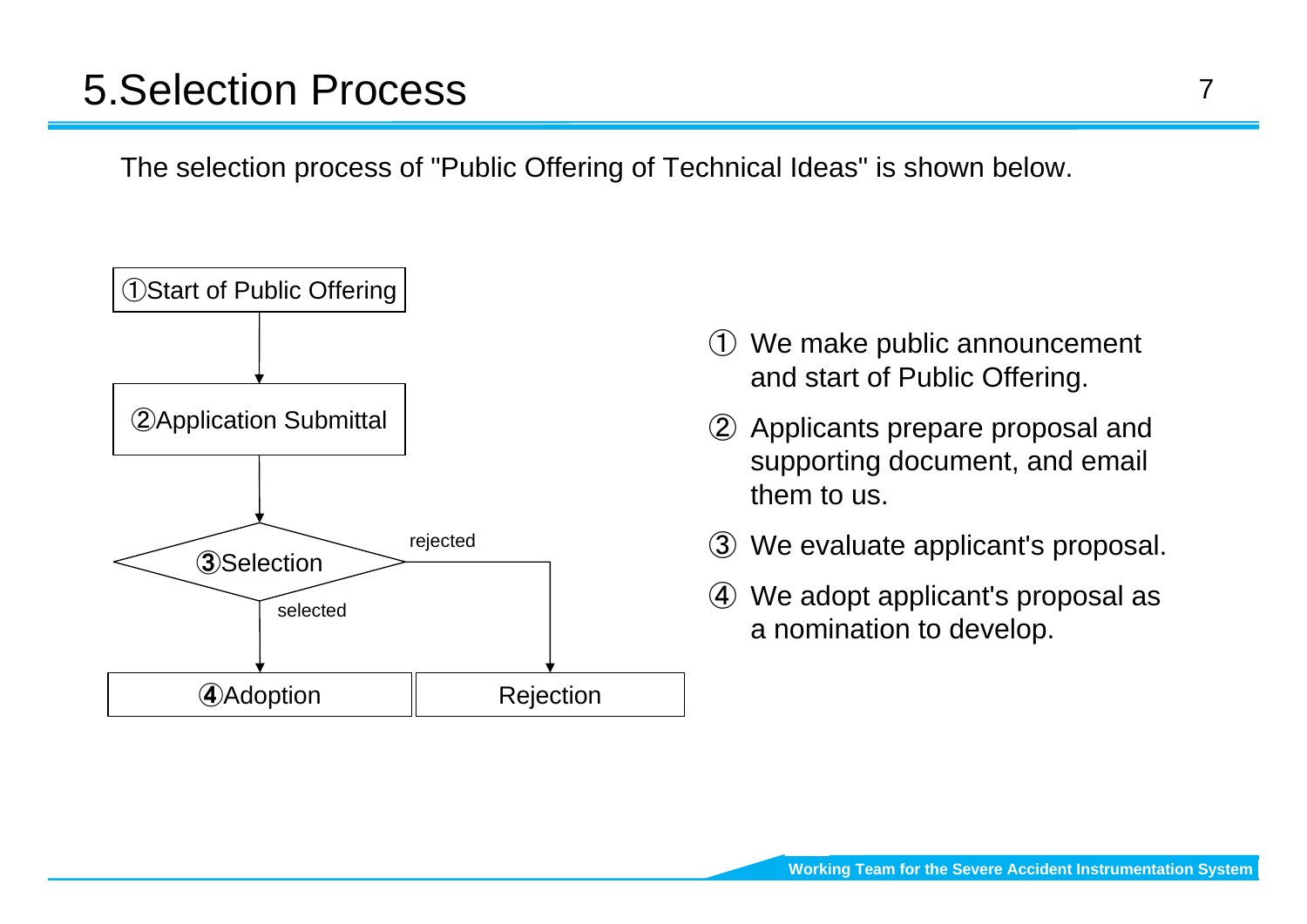#### 86.Parameters for Public Offering of Technical Ideas (1/9)

## ¾Parameters for "Public Offering of Technical Ideas"

We expect your technical idea about **"Hydrogen Gas Monitor."**

"Hydrogen Gas Monitor" is one of instrumentation systems that we plan to develop and confirm in the R&D.

Parameters for "Public Offering of Technical Ideas" are shown below.

#### ・**Hydrogen Gas Monitor**

- 1) hydrogen concentration in D/W ※ or S/C ※
- 2) hydrogen concentration in R/B ※
- 3) hydrogen concentration in CV ※
- 4) hydrogen concentration in Annulus
	- ※ D/W: Drywell  $S/C$ : Suppression Chamber
		- R/B:Reactor Building
		- $CV:$ Containment Vessel
		- (Please refer to section 14:Glossary)

Our investigation results about evaluation and problem of measurement methods for parameters for "Public Offering of Technical Ideas" are shown next pages 9-14.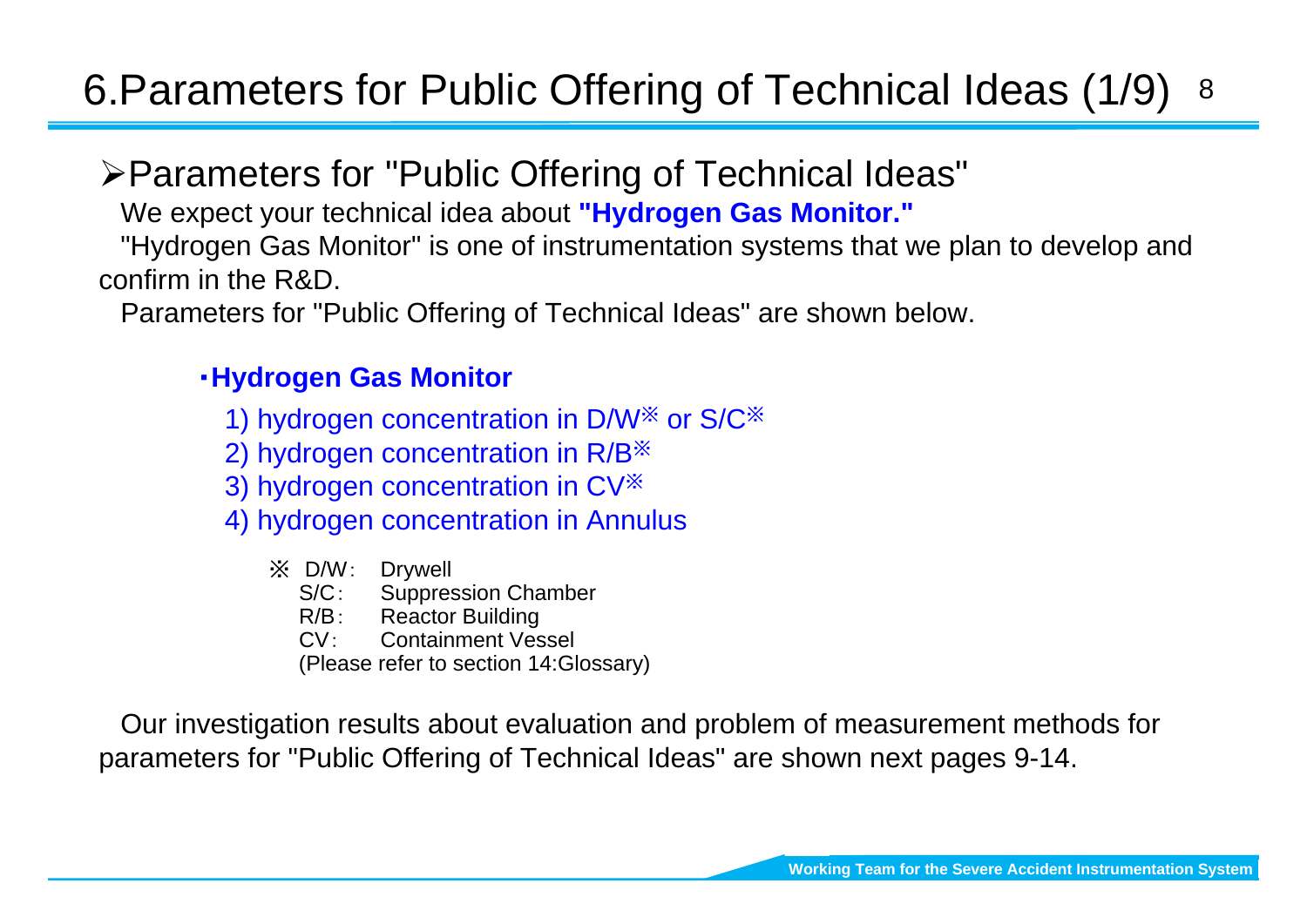#### 96.Parameters for Public Offering of Technical Ideas (2/9)

## ¾Investigation results (summary)

Our investigation results summary about measurement methods is shown below. (Please refer to next slide about "category." )

|                          | <b>Proto Conductivity</b><br>Solid Electrolyte                                                                                                     | Laser Raman                                                                                                                                                                                                                                                                                                                           | <b>Thermal Conduction</b>                                                                                                                                                                                                                                                                                       | Catalytic Combustion                                                                                                                                                                                                                      | Hydrogen Storage Alloys                                                                                                                                                                                                     | <b>Optical Fiber</b>                                                                                                                                                                         |
|--------------------------|----------------------------------------------------------------------------------------------------------------------------------------------------|---------------------------------------------------------------------------------------------------------------------------------------------------------------------------------------------------------------------------------------------------------------------------------------------------------------------------------------|-----------------------------------------------------------------------------------------------------------------------------------------------------------------------------------------------------------------------------------------------------------------------------------------------------------------|-------------------------------------------------------------------------------------------------------------------------------------------------------------------------------------------------------------------------------------------|-----------------------------------------------------------------------------------------------------------------------------------------------------------------------------------------------------------------------------|----------------------------------------------------------------------------------------------------------------------------------------------------------------------------------------------|
| Outline                  | Voltmeter<br>Reference<br>Hydrogen<br>Hydrogen<br>Hydrogen Ion<br>Electrode<br>Conductivity<br>Solid Electrolyte                                   | Receiver/<br>Raman<br>Generator<br>Scattering of<br>Laser Beart11<br>Optical<br>Fiber<br>Laser Beam<br>Hydrogen                                                                                                                                                                                                                       | Gas<br>Reference.<br>Detection<br>Element (<br>Element<br>(RTD)<br>$\pi$<br>C<br>R.<br>Vr <sub>2</sub>                                                                                                                                                                                                          | Catalyst<br>Platinum<br>Wire<br>(RTD)                                                                                                                                                                                                     | Hydrogen Storage Electrode<br>Alloys<br> measuring <br> instrument                                                                                                                                                          | Hydrogen<br><b>Optical Fiber</b><br>Resin<br>Sensitive<br>Coated<br>Material                                                                                                                 |
| Measurement<br>Principle | It measures electromotive<br>force occurred by<br>difference of hydrogen<br>concentration.                                                         | It measures Raman<br>scattering of laser beam by<br>molecular hydrogen.<br>It analyzes light emitted by<br>molecular vibration.                                                                                                                                                                                                       | It measures temperature<br>change of detecting<br>element occurred by<br>difference of thermal<br>conductivity of gas.                                                                                                                                                                                          | It measures temperature<br>change by reaction at catalyst<br>surface by hydrogen in gas.                                                                                                                                                  | It measures change in<br>resistance by hydrogen<br>storage alloys.                                                                                                                                                          | It measures chage of<br>hydrogen storage in<br>sensitive material.                                                                                                                           |
| ivaluation               | ∩<br>It is available under<br>condition of 500 deg C<br>and during the severe<br>accident.<br>It has simple structure<br>and radiation resistance. | It has verification results as<br>an Optical Fiber under<br>condition of 200 deg C and<br>1MGy. There is a<br>probability to be available<br>during the severe accident.<br>It needs to maintain Laser-<br>Receiver/Generator in<br>operation frequently, so it is<br>unsuitable to apply to the<br>existing Nuclear Power<br>Plants. | Δ<br>There is a probability to<br>be available under<br>condition of 200 deg C It<br>needs to make the<br>amount of flowing sample<br>gas constant. There are<br>problems about sampling<br>method considering effect<br>of temperature, pressure,<br>etc. during the severe<br>accident and<br>responsibility. | ∧<br>It needs to investigate<br>quantitative measurement<br>method during the severe<br>accident. In general, it isn't<br>likely to be affected by<br>temperature, but it needs to<br>verify applicability during the<br>severe accident. | ∩<br>It is available under<br>condition of high<br>temperature. It has simple<br>structure and it is<br>conceivable to have<br>environmental resistance. It<br>needs to verify applicability<br>during the severe accident. | It is able to measure at<br>multipoint. It has high<br>safety by optical<br>measurement method. It<br>needs to verify<br>maintainability and<br>applicability during the<br>severe accident. |
| Category                 | Category-1 <nomination></nomination>                                                                                                               | Category-2                                                                                                                                                                                                                                                                                                                            | Category-2                                                                                                                                                                                                                                                                                                      | Category-2                                                                                                                                                                                                                                | Category-1 <nomination></nomination>                                                                                                                                                                                        | Category-2                                                                                                                                                                                   |

○:Development point and test requirement to implement are clear.

 $\triangle$ :There is a probability to be available during the severe accident, but there are a lot of problems to be solved.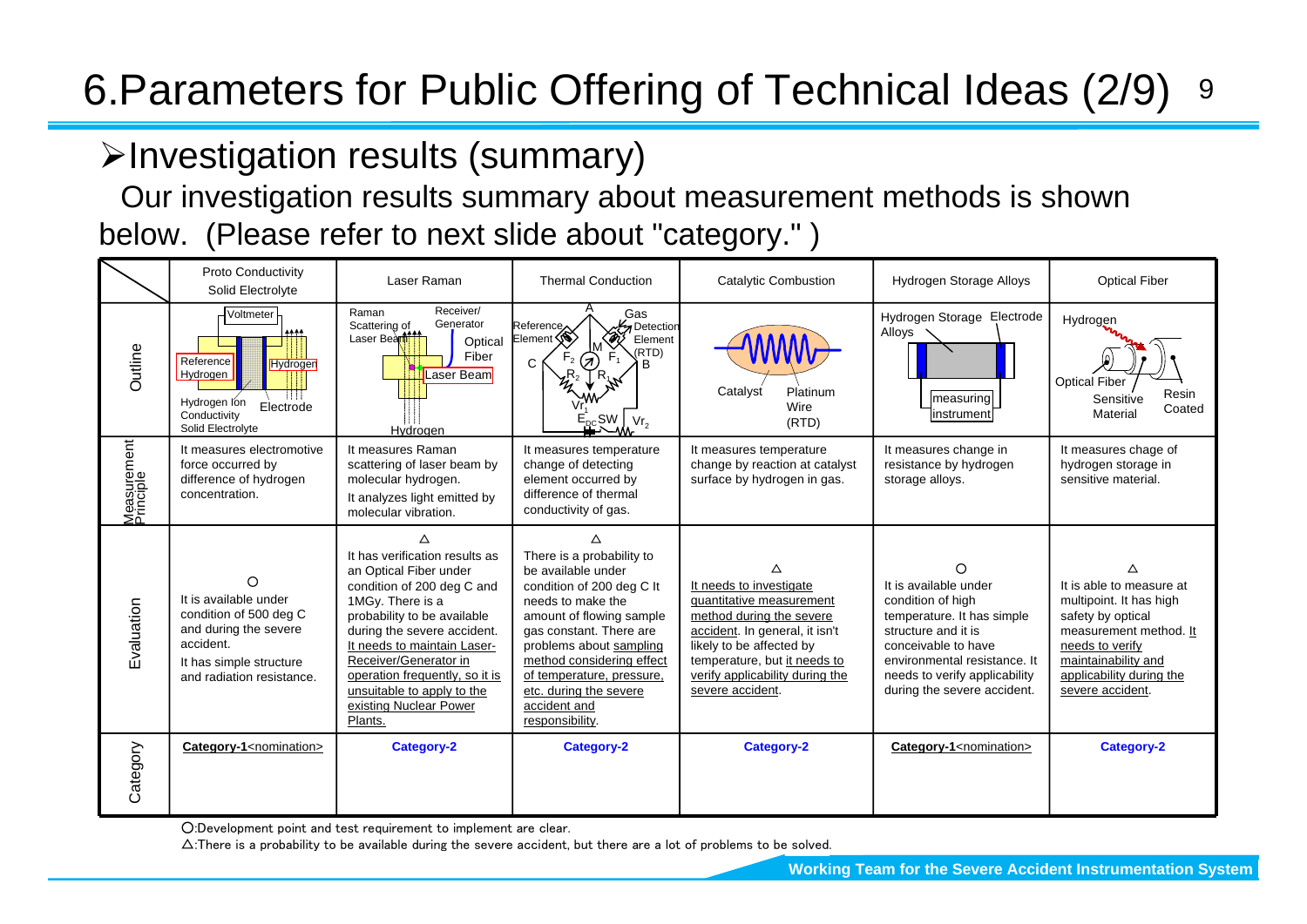#### 106.Parameters for Public Offering of Technical Ideas (3/9)

## ¾Category of Measurement methods

| <b>Category</b>   | <b>Explanation</b>                                                                                                                                                                       | <b>Collection of Ideas</b>                                                                                                                                                                                             |
|-------------------|------------------------------------------------------------------------------------------------------------------------------------------------------------------------------------------|------------------------------------------------------------------------------------------------------------------------------------------------------------------------------------------------------------------------|
| <b>Category-1</b> | It is measurement method that we<br>plan to develop. Development point<br>and test requirement to implement<br>are clear.                                                                | We plan to develop. So, in this "Public<br><b>Offering of Technical Ideas", we don't expect</b><br>technical idea basically.                                                                                           |
| <b>Category-2</b> | There is a probability to be<br>available during the severe<br>accident, but there are a lot of<br>problems to be solved. So, ideas in<br>Category-2 are next to ideas in<br>Category-1. | We expect a technical idea that can solve<br>problems in our evaluation and satisfy<br>specification for parameter.<br>$ex.$ )<br>. Measurement method that is using Laser<br>Raman and has good maintainability, etc. |
| <b>Category-3</b> | Ideas are not mentioned in this<br>document.                                                                                                                                             | We expect a measurement method that<br>satisfy specification for parameter.                                                                                                                                            |

## ¾Collection of Ideas

We expect your technical idea in **Category-2 or Category-3 about hydrogen concentration in D/W or S/C, in R/B, in CV or in Annulus.**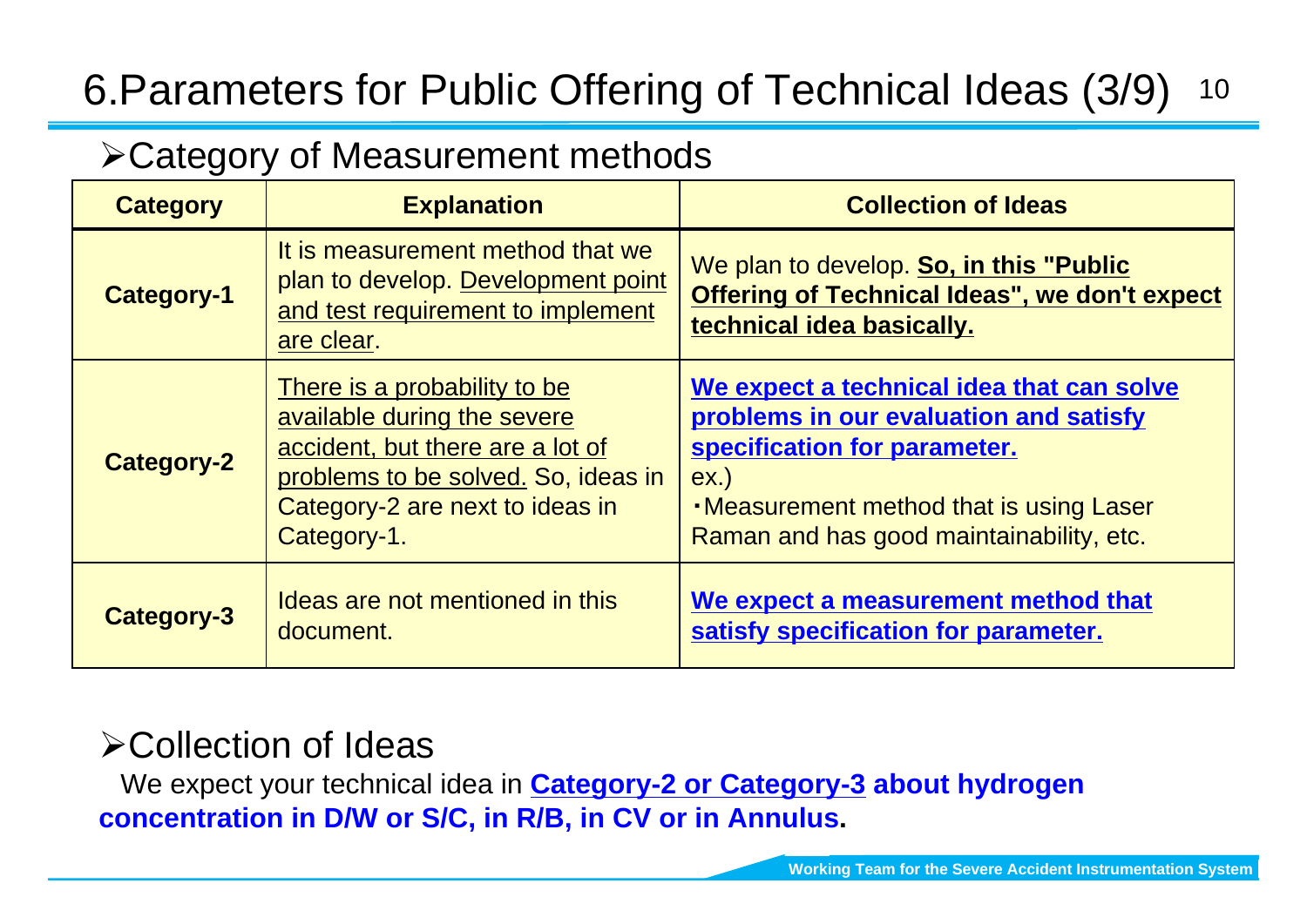#### 116.Parameters for Public Offering of Technical Ideas (4/9)

## $<$ Proton Conductivity Solid Electrolyte $>$

#### ・Outline



## ・Measurement Principle

-It measures electromotive force occurred by difference of hydrogen concentration.

・Evaluation:○(Development point and test requirement to implement are clear.)

-It is available under condition of 500 deg C and during the severe accident.

-It has simple structure and radiation resistance.

## ・Problem

-It needs to verify environmental resistance of sealing method to seal reference hydrogen, necessary for measurement. -It needs to verify feasibility of system configuration during the severe accident in which temperature and pressure change. -It needs to verify and improve mechanical strength of components.

・Category Category-1<nomination>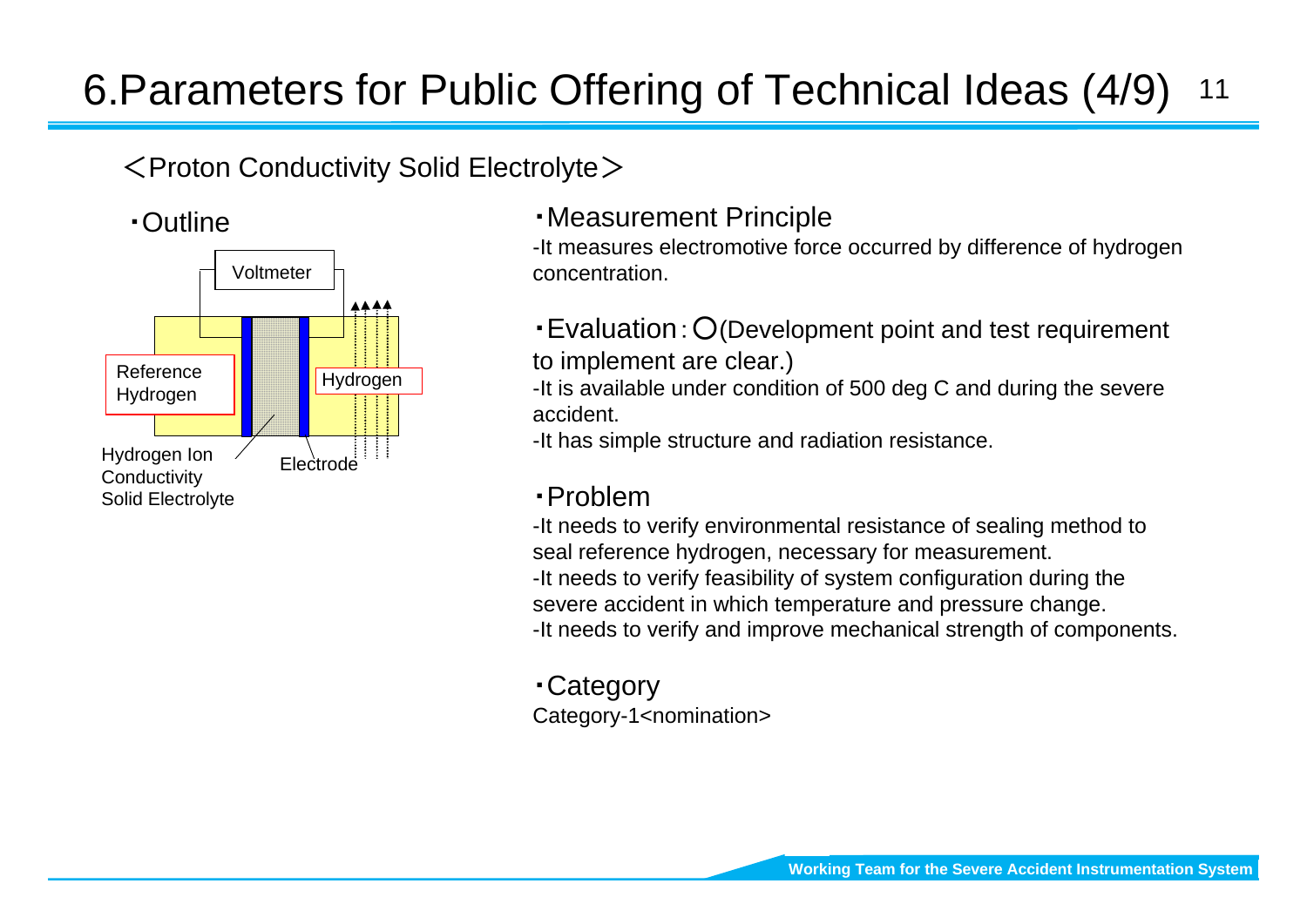#### 126.Parameters for Public Offering of Technical Ideas (5/9)

## <Laser Raman >

#### ・Outline



#### ・Measurement Principle

-It measures Raman scattering of laser beam by molecular hydrogen. -It analyzes light emitted by molecular vibration.

 $\cdot$  Evaluation:  $\Delta$ (There is a probability to be available during the severe accident, but there are a lot of problems to be solved.)

-It has verification results as an Optical Fiber under condition of 200 deg C and 1MGy. There is a probability to be available during the severe accident.

#### ・Problem

-It needs optical fiber, which is able to be installed under high temperature condition (200deg C).

-It needs measure for effect of scattering of light by moisture.

-It needs measure to prevent condensation at optical system.

-It needs to satisfy seismic resistance of optical system.

-It needs to satisfy radiation resistance of whole system.

-It needs to maintain Laser-Receiver/Generator in operation frequently, so it is unsuitable to apply to the existing Nuclear Power Plants.

-It needs to verify feasibility of system configuration during the severe accident in which temperature and pressure change.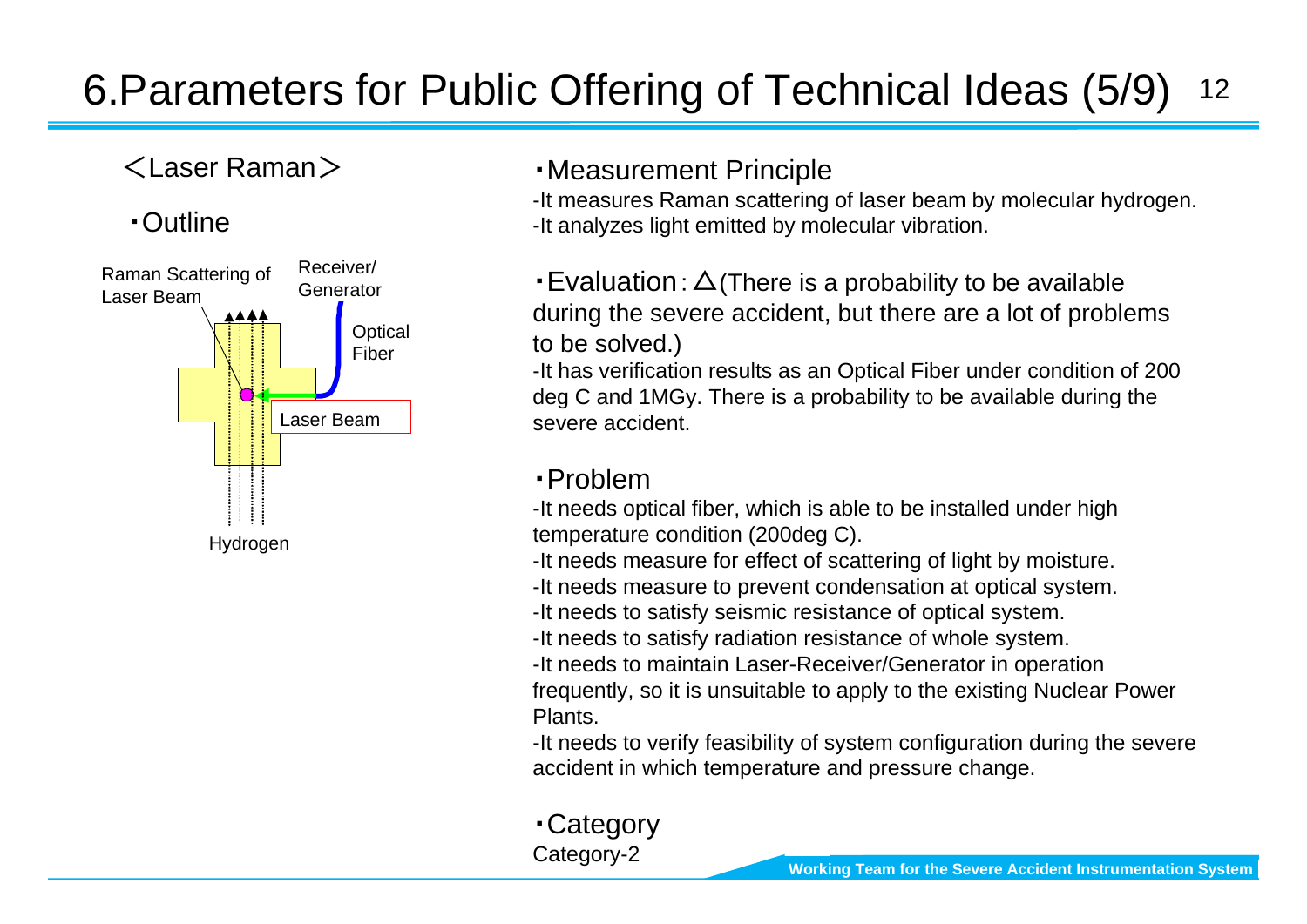#### 136.Parameters for Public Offering of Technical Ideas (6/9)

## <Thermal Conduction >

・Outline



## ・Measurement Principle

-It measures temperature change of detecting element occurred by difference of thermal conductivity of gas.

 $\cdot$  Evaluation:  $\Delta$  (There is a probability to be available during the severe accident, but there are a lot of problems to be solved.)

-There is a probability to be available under condition of 200 deg C.

#### ・Problem

-It needs to make the amount of flowing sample gas constant. There are problems about sampling method considering effect of temperature, pressure, etc. during the severe accident and responsibility. The existing sampling method didn't work in TEPCO's Fukushima Daiichi Accident because of loss of power supply and loss of cooling water source. So, it needs to consider power saving system and system without cooling water.

-It needs compensation of humidity and measure to prevent condensation.

-It needs to verify feasibility of system configuration during the severe accident in which temperature and pressure change.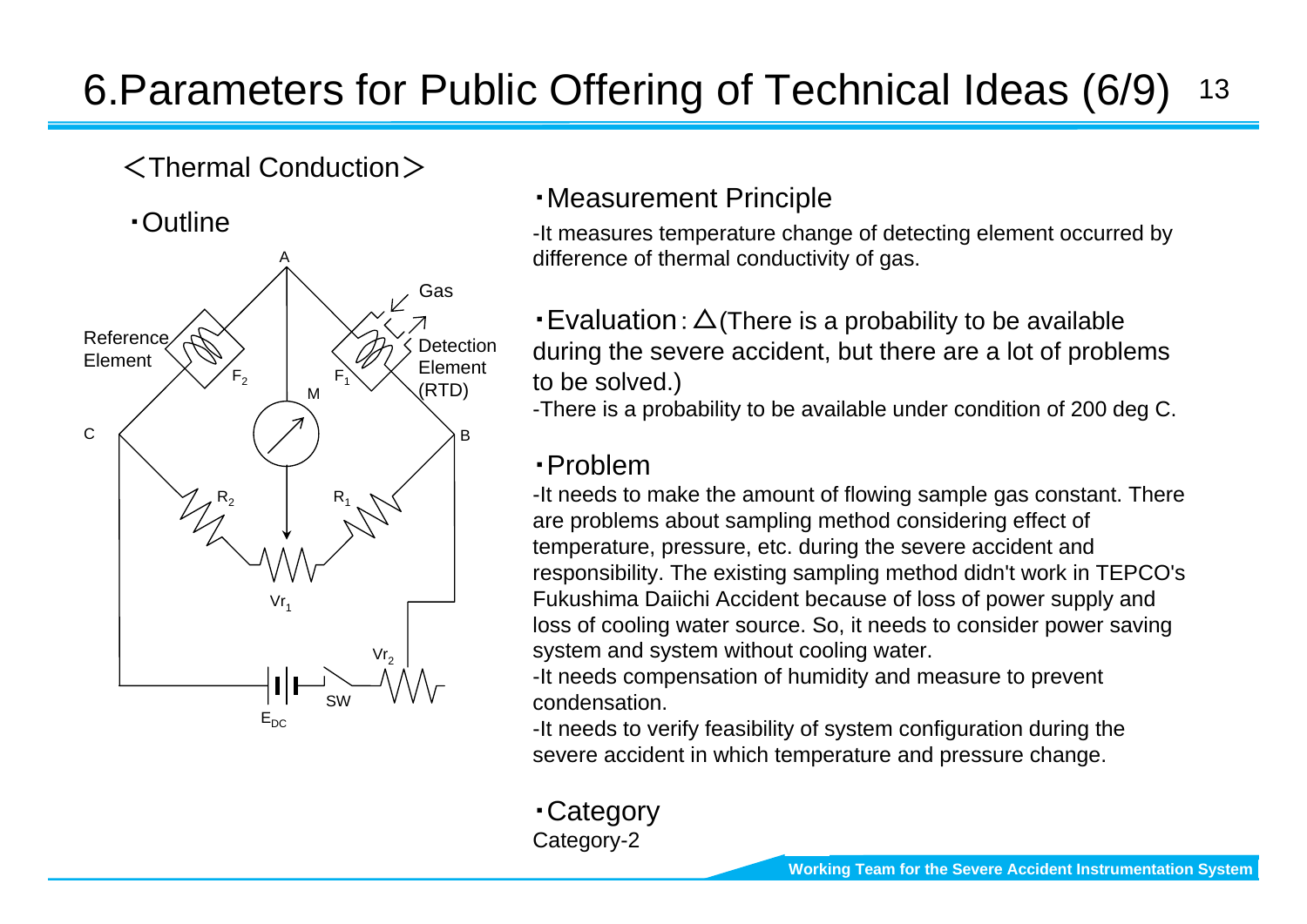#### 146.Parameters for Public Offering of Technical Ideas (7/9)

## <Catalytic Combustion >

・Outline



・Measurement Principle

-It measures temperature change by reaction at catalyst surface by hydrogen in gas.

 $\cdot$  Evaluation:  $\Delta$  (There is a probability to be available during the severe accident, but there are a lot of problems to be solved.)

-In general, it isn't likely to be affected by temperature.

#### ・Problem

-It needs oxygen in gas for measuring. But it can't be used at Boiling Water Reactor (BWR) Nuclear Power Plants, because containment vessel is filled with nitrogen.

-It needs to verify feasibility of system configuration during the severe accident in which temperature and pressure change.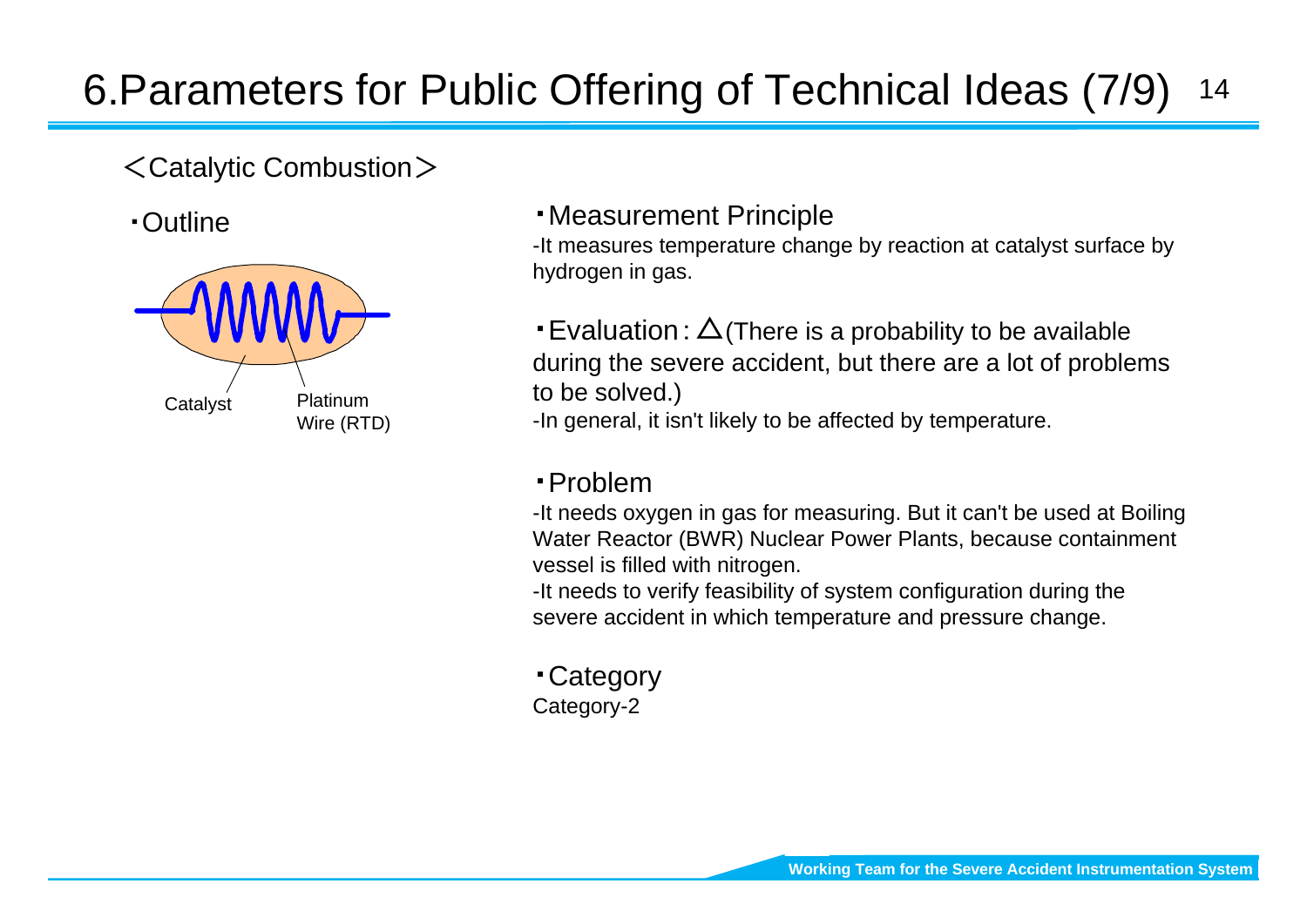#### 156.Parameters for Public Offering of Technical Ideas (8/9)

## <Hydrogen Storage Alloys >

・Outline



・Measurement Principle

-It measures change in resistance by hydrogen storage alloys.

・Evaluation:○(Development point and test requirement to implement are clear.) -It has simple structure and it is conceivable to have environmental resistance.

#### ・Problem

-It needs to verify function under high temperature condition and evaluate effect by moisture.

-It needs to investigate sensor and connection part suitable for the severe accident condition.

-It needs to verify feasibility of system configuration during the severe accident in which temperature and pressure change.

・Category Category-1<nomination>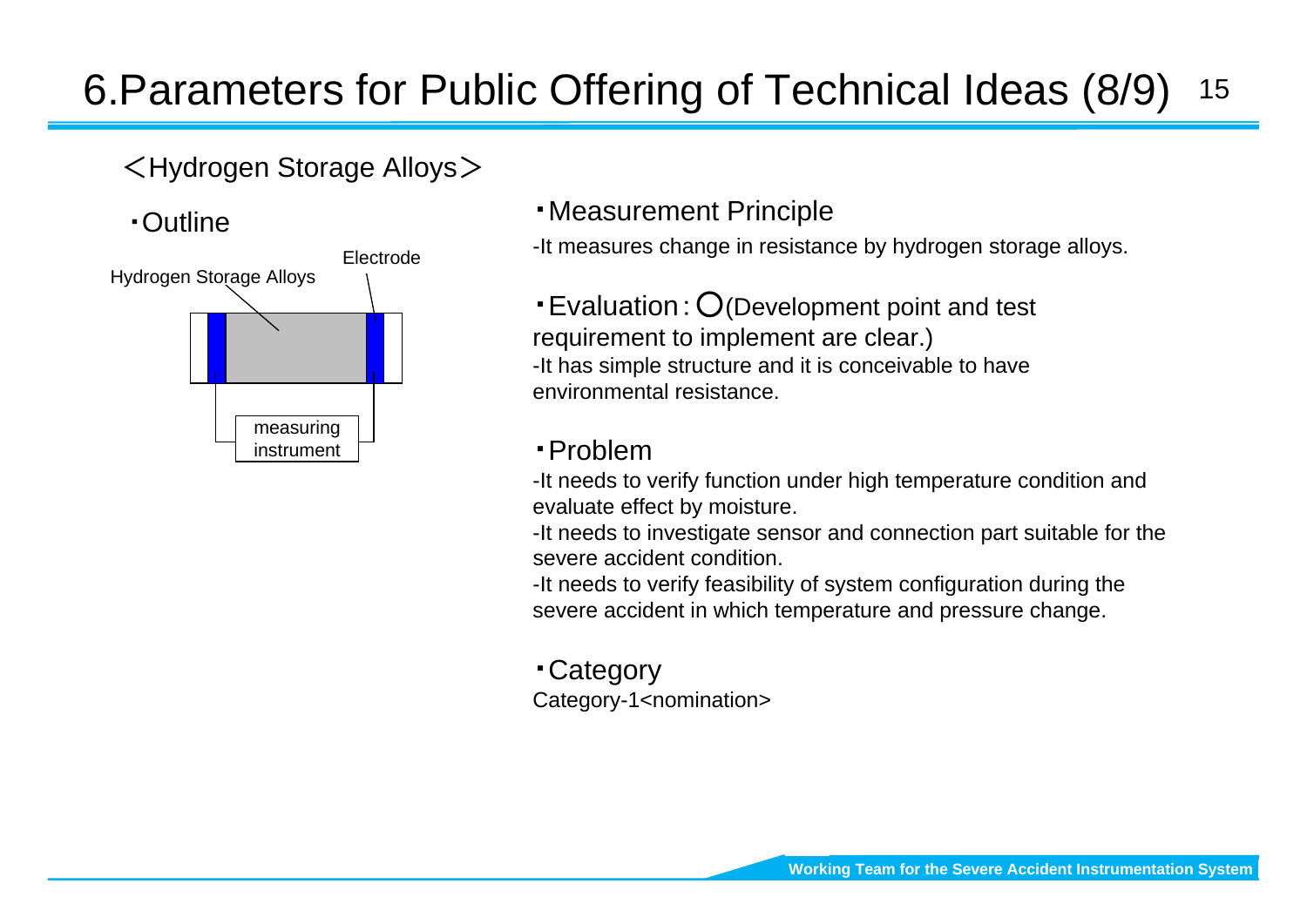#### 166.Parameters for Public Offering of Technical Ideas (9/9)

## <Optical Fiber >

## ・Outline



#### ・Measurement Principle

-It measures change of hydrogen storage in sensitive material.

• Evaluation:  $\Delta$ (There is a probability to be available during the severe accident, but there are a lot of problems to be solved.)

-It is able to measure at multipoint by one optical fiber. It has high safety by optical measurement method.

-Thermal resistance of the existing resin coated is about 300 deg C So, to satisfy thermal resistance specification, it needs to develop a new material and it is hard to complete it by the end of the R&D term.

#### ・Problem

-It needs to valuate effect by high temperature and moisture.

-It needs to investigate sensor configuration and manufacturing method suitable for the severe accident condition.

-It needs to verify maintainability and feasibility of system configuration during the severe accident in which temperature and pressure change.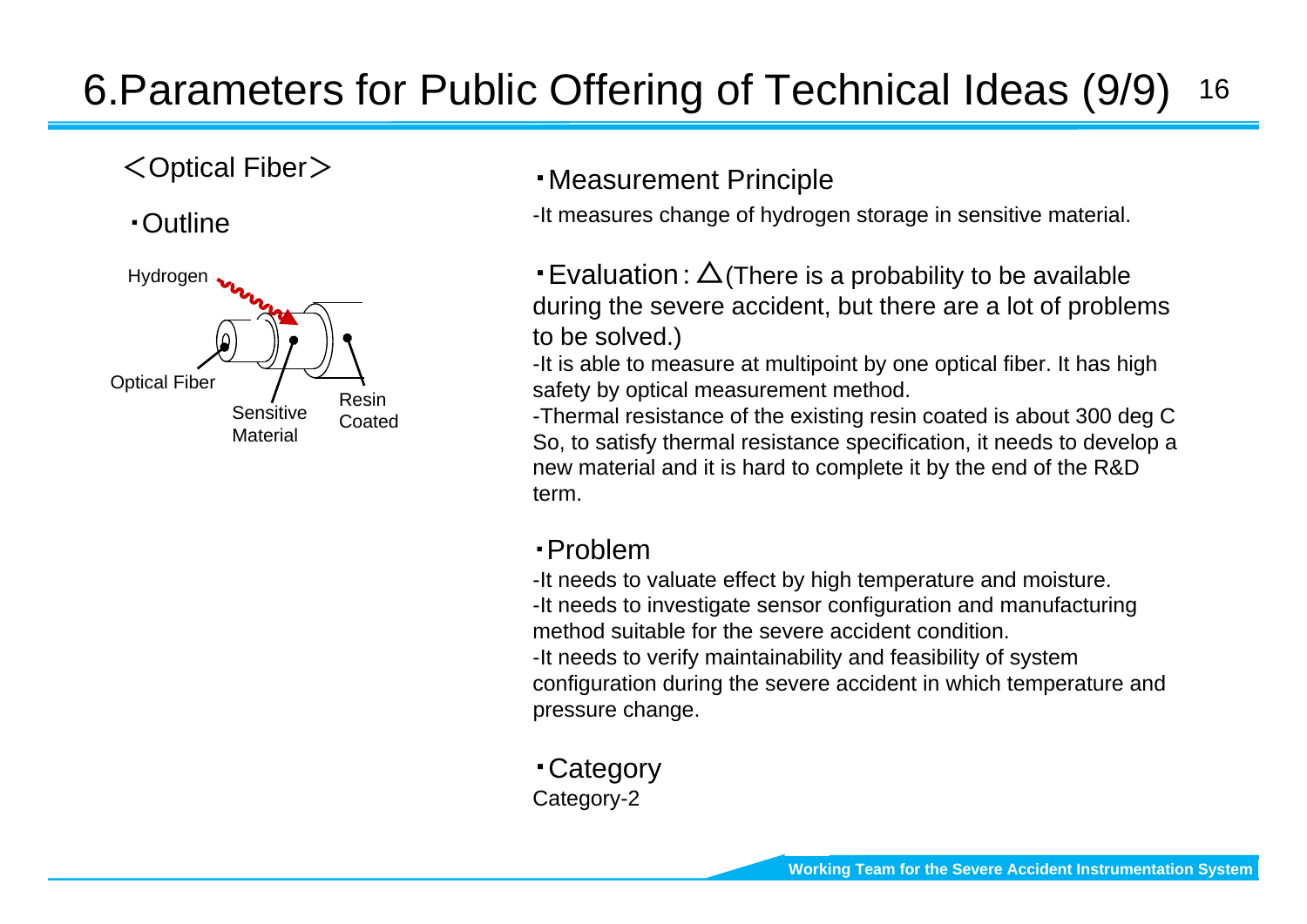**≻Specification for parameter** Specification for parameter is shown next page.

## **1) hydrogen concentration in D/W or S/C**

- **2) hydrogen concentration in R/B**
- **3) hydrogen concentration in CV**
- **4) hydrogen concentration in Annulus**

## CAUTION:

- -Contents in "Points of attention" are shown for example and requirements have to be taken into consideration to apply to the existing Nuclear Power Plants.
- -In proposal for "Public Offering of Technical Ideas", **it DOESN'T NEED to satisfy contents in "Points of attention."**
- -But if your proposal satisfy some requirements in "Points of attention", please explain about it in supporting document. We will treat it as **additional points in selection process**.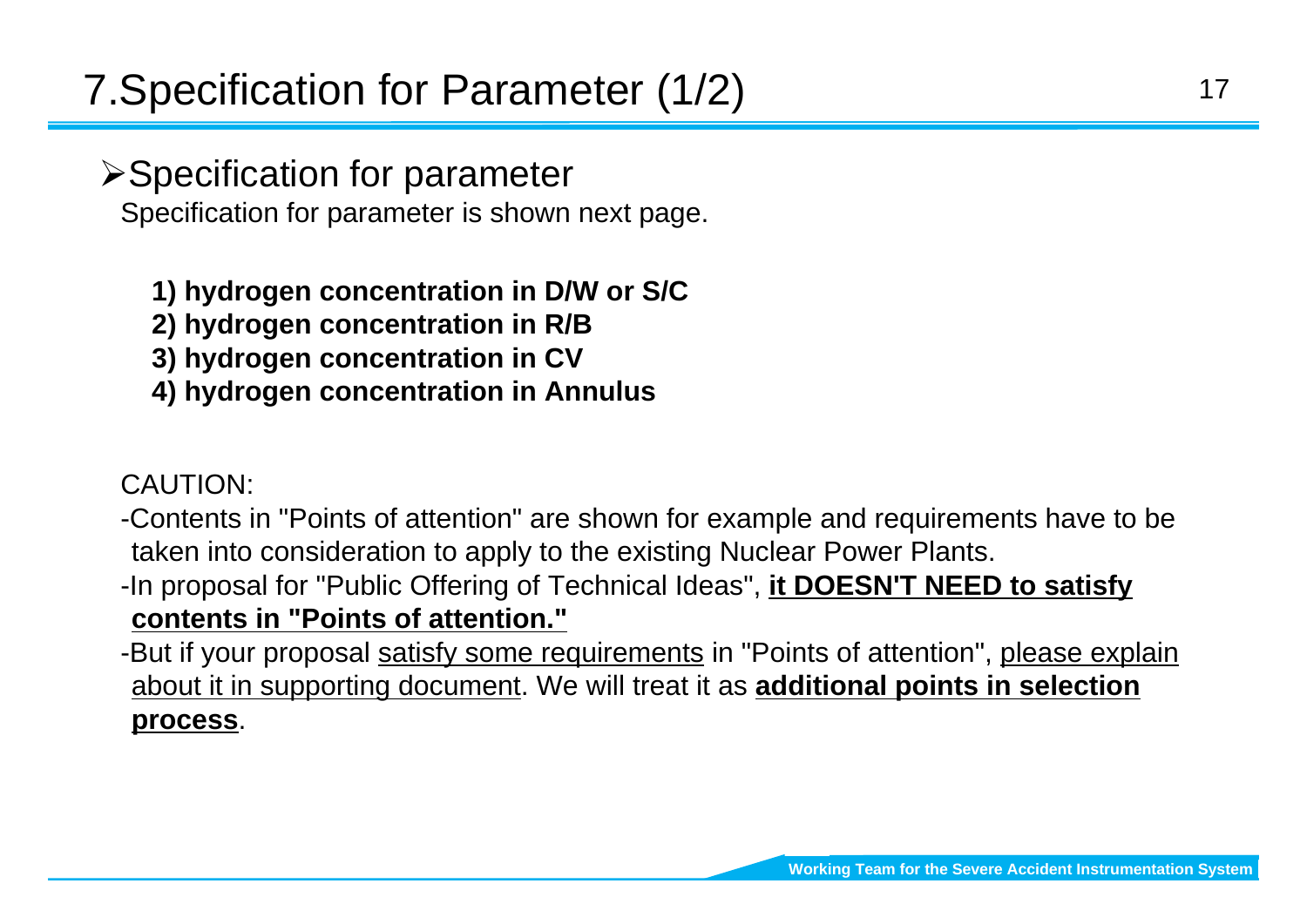**R&D program for Advanced Instrumentation System for Severe Accidents in Nuclear Power Plant**

|                                                                                                        |                                          | No.1                                                                                                         | No.2                                                                                                         | No.3                                                                        | No.4                                                                                    | No.5                                                                                    | No.6                                                                                    |
|--------------------------------------------------------------------------------------------------------|------------------------------------------|--------------------------------------------------------------------------------------------------------------|--------------------------------------------------------------------------------------------------------------|-----------------------------------------------------------------------------|-----------------------------------------------------------------------------------------|-----------------------------------------------------------------------------------------|-----------------------------------------------------------------------------------------|
| Parameters                                                                                             |                                          | Density of Hydrogen in D/W or S/C<br>part1                                                                   | Density of Hydrogen in D/W or S/C<br>part <sub>2</sub>                                                       | Density of Hydrogen in R/B                                                  | Density of Hydrogen in CV part1                                                         | Density of Hydrogen in CV part2                                                         | Density of Hydrogen in Annulus                                                          |
| Condition of<br>object to monitor                                                                      | Kind of fluid                            | moisture, hydrogen, nitrogen                                                                                 | moisture, hydrogen, nitrogen                                                                                 | moisture, hydrogen, air                                                     | moisture, hydrogen, air                                                                 | moisture, hydrogen, air                                                                 | moisture, hydrogen, air                                                                 |
|                                                                                                        | of fluid                                 | Temperature 10~300°C(in PCV)                                                                                 | 10~700°C(in PCV)                                                                                             | $10 \sim 100^{\circ}$ C                                                     | $10 \sim 300^{\circ}$ C                                                                 | $10 - 200^{\circ}C$                                                                     | $10 \sim 100^{\circ}$ C                                                                 |
|                                                                                                        | Pressure of<br>fluid (gauge<br>pressure) | 0~1MPa(in PCV)                                                                                               | 0~1MPa(in PCV)                                                                                               | $0\nu 0.01$ MPa                                                             | $0 \sim 1.6$ MPa                                                                        | $0 \sim 1.6$ MPa                                                                        | $0\nightharpoonup 0.01$ MPa                                                             |
| Environmental                                                                                          |                                          | Temperature  10∼300°C(in PCV)*1                                                                              | 10~700°C(in PCV)*1                                                                                           | $10 \sim 100^{\circ}$ C                                                     | $10\sim 300^{\circ}$ C                                                                  | $10 - 200^{\circ}C$                                                                     | $10 \sim 100^{\circ}$ C                                                                 |
| condition to set                                                                                       |                                          | $10 \sim 66^{\circ}$ C(in R/B)*1                                                                             | 10~100°C(in R/B)*1                                                                                           |                                                                             |                                                                                         |                                                                                         |                                                                                         |
| up equipment                                                                                           | Relative<br>humidity                     | 10~100%RH                                                                                                    | 10~100%RH                                                                                                    | 10∼100%RH                                                                   | 10~100%RF                                                                               | 10~100%RH                                                                               | 10~100%RH                                                                               |
|                                                                                                        | Pressure<br>(gauge<br>pressure)          | $0 \sim 1$ MPa(in PCV)*1<br>$0 \sim 0.01$ MPa(in R/B)*1                                                      | $0 \sim 1$ MPa(in PCV)*1<br>$0 \sim 0.01$ MPa(in R/B)*1                                                      | $0\nu$ 0.01MPa                                                              | $0 \sim 1.6$ MPa                                                                        | $0 \sim 1.6$ MPa                                                                        | $0\nightharpoonup 0.01$ MPa                                                             |
|                                                                                                        | Radiation                                | It should have Radiation resistance.<br>(total dose:5x10^6Gy (in PCV))*1<br>(total dose:3x10^5Gy (in R/B))*1 | It should have Radiation resistance.<br>(total dose:5x10^6Gy (in PCV))*1<br>(total dose:2x10^6Gy (in R/B))*1 | It should have Radiation resistance<br>(total dose:2x10^6Gy(in R/B))        | It should have Radiation resistance.<br>(total dose:2×10^6Gy)                           | It should have Radiation resistance.<br>(total dose:2x10^6Gy)                           | It should have Radiation resistance.<br>(total dose:5x10^6Gy)                           |
| Monitoring<br>condition                                                                                | Measuring<br>range                       | $0 \sim 20\%$                                                                                                | $0 \sim 20\%$                                                                                                | It should detect whether density of<br>hydrogen is 4% or more/less.         | $0 - 20%$                                                                               | $0 - 20%$                                                                               | $0 - 20%$                                                                               |
|                                                                                                        | Accuracv                                 | ±1% or less as density of hydrogen                                                                           | ±1% or less as density of hydrogen                                                                           | $±1\%$ or less as density of hydrogen                                       | ±1% or less as density of hydrogen                                                      | ±1% or less as density of hydrogen                                                      | ±1% or less as density of hydrogen *2                                                   |
|                                                                                                        | Response<br>time                         | within 10 min. (target)                                                                                      | within 10 min. (target)                                                                                      | within 10 min. (target)                                                     | within 10 min. (target)                                                                 | within 10 min. (target)                                                                 | within 10 min. (target)                                                                 |
| Points of attention<br>-Contents in "Points of attention"                                              |                                          | It is desirable to be water resistant.                                                                       | $\overline{t}$ is desirable to be water resistant.                                                           | It is desirable to be water resistant                                       | It is desirable to be water resistant.                                                  | It is desirable to be water resistant.                                                  | It is desirable to be water resistant                                                   |
| are shown for example and<br>requirements have to be taken into                                        |                                          | It is desirable to be seismic resistant                                                                      | It is desirable to be seismic resistant                                                                      | It is desirable to be seismic resistant                                     | It is desirable to be seismic resistant.                                                | It is desirable to be seismic resistant                                                 | It is desirable to be seismic resistant                                                 |
| consideration to apply to the<br>existing Nuclear Power Plants.<br>-In proposal for "Public Offering o |                                          | It is desirable to be usable in saturated<br>vapour.                                                         | It is desirable to be usable in saturated<br>vapour.                                                         | It is desirable to be usable in saturated<br>vapour.                        | t is desirable to be usable in saturated<br>vapour.                                     | It is desirable to be usable in saturated<br>vapour.                                    | It is desirable to be usable in saturate<br>vapour.                                     |
| Technical Ideas", it DOESN'T                                                                           |                                          |                                                                                                              | It is desirable to be usable more than 3 It is desirable to be usable more than 3                            | It is desirable to be usable more than 3                                    | It is desirable to be usable more than 3                                                | It is desirable to be usable more than 3                                                | It is desirable to be usable more than                                                  |
| <b>NEED to satisfy contents in</b>                                                                     |                                          | days under environmental condition                                                                           | days under environmental condition                                                                           | days under environmental condition                                          | days under environmental condition                                                      | days under environmental condition                                                      | days under environmental condition                                                      |
| "Points of attention."                                                                                 |                                          | (temperature, relative humidity and                                                                          | (temperature, relative humidity and                                                                          | (temperature, relative humidity and                                         | (temperature, relative humidity and                                                     | (temperature, relative humidity and                                                     | (temperature, relative humidity and                                                     |
| -But if your proposal satisfy some                                                                     |                                          | pressure).                                                                                                   | pressure).                                                                                                   | pressure).                                                                  | pressure)                                                                               | pressure).                                                                              | pressure).                                                                              |
| requirements in "Points of<br>attention", please explain about i<br>in supporting document. We will    |                                          | It is desirable to be resistant to SOx<br>under high temperature condition.                                  | It is desirable to be resistant to SO <sub>x</sub><br>under high temperature condition.                      | It is desirable to be resistant to SOx<br>under high temperature condition. | It is desirable to be resistant to SO <sub>x</sub><br>under high temperature condition. | It is desirable to be resistant to SO <sub>x</sub><br>under high temperature condition. | It is desirable to be resistant to SO <sub>x</sub><br>under high temperature condition. |
| treat it as additional points in<br>selection process.                                                 |                                          | It is desirable to monitor object even if<br>it includes "iodine."                                           | It is desirable to monitor object even if<br>it includes "iodine."                                           | It is desirable to monitor object even if<br>lit includes "iodine.'         | It is desirable to monitor object even if<br>it includes "iodine."                      | It is desirable to monitor object even if<br>it includes "iodine."                      | It is desirable to monitor object even if<br>lit includes "iodine."                     |

#### **Specification for "Hydrogen Gas Monitor" in "Public Offering of Technical Ideas"**

| INO.O                                                                       |
|-----------------------------------------------------------------------------|
| Density of Hydrogen in Annulus                                              |
| moisture, hydrogen, air                                                     |
| $\frac{1}{10}$ $\sim$ 100 $^{\circ}$ C                                      |
| $0 - 0.01$ MPa                                                              |
| $10 - 100^{\circ}C$                                                         |
| 10~100%RH                                                                   |
| $0 - 0.01$ MPa                                                              |
|                                                                             |
| It should have Radiation resistance.<br>(total dose:5x10^6Gy)               |
| $0 - 20%$                                                                   |
| ±1% or less as density of hydrogen *2                                       |
| within 10 min. (target)                                                     |
| It is desirable to be water resistant.                                      |
| It is desirable to be seismic resistant.                                    |
| It is desirable to be usable in saturated<br>vapour.                        |
| It is desirable to be usable more than 3                                    |
| days under environmental condition                                          |
| (temperature, relative humidity and<br>pressure).                           |
| It is desirable to be resistant to SOx<br>under high temperature condition. |
| It is desirable to monitor object even if                                   |
| it includes "iodine."                                                       |
|                                                                             |
|                                                                             |
|                                                                             |
|                                                                             |
|                                                                             |
| Containment                                                                 |
| Vessel                                                                      |
|                                                                             |
|                                                                             |
|                                                                             |
|                                                                             |
| Annulus                                                                     |
|                                                                             |
|                                                                             |
|                                                                             |
|                                                                             |
|                                                                             |

\*3:Response time means a delay time of whole system. (Time from detection of hydrogen to output or indication of density) effected by moisture.

\*1:Please propose after consideration about "Environmental condition to set up equipment." \*2:Measuring range accuracy shows density of hydrogen at dry conversion. Accutually, it is

**PWR Nuclear Power Plants**





**BWR Nuclear Power Plants**

## 7.Specification for Parameter (2/2)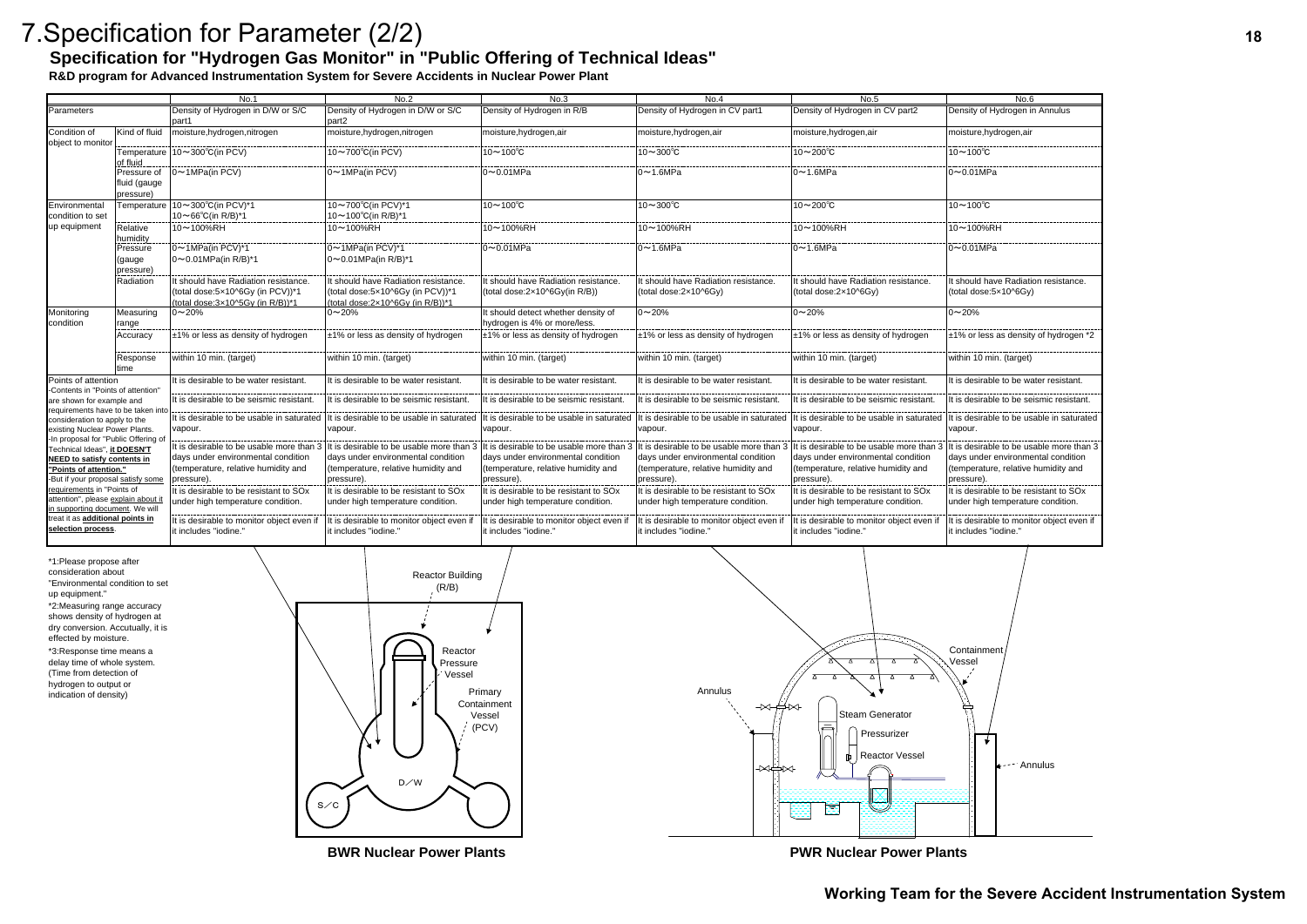Please prepare your proposal by using a prescribed format.

Please attach supporting document, such as diagram, photo, test data, product catalog, patent gazette, etc. Paper size of supporting document is only A4 or A3.

Applicant can download "proposal format" at the web site of the Agency for Natural Resources and Energy after Jul. 2nd (Mon.).

|                                                                                                                                                                                                                                      |                                                                                                                                                                                                                                                    | Proposal Format (example)                                     |                                                                            | Application procedures for Public Offering of Technical Ideas              | No.                                                                                                                                                                                                       |  |  |
|--------------------------------------------------------------------------------------------------------------------------------------------------------------------------------------------------------------------------------------|----------------------------------------------------------------------------------------------------------------------------------------------------------------------------------------------------------------------------------------------------|---------------------------------------------------------------|----------------------------------------------------------------------------|----------------------------------------------------------------------------|-----------------------------------------------------------------------------------------------------------------------------------------------------------------------------------------------------------|--|--|
| (1) Information of proposer<br>Corporate Name<br>Proposer Name                                                                                                                                                                       | $\overline{\phantom{m}}$<br>Ichiro Keisou                                                                                                                                                                                                          |                                                               | proposal                                                                   | Completeness of<br>(Please check each<br>applicable item)                  | Desk study was completed/is going on<br>] Basic test was completed/is going on<br>L<br>[ o ] Confirmation test was completed/is going on<br>Productization was completed/System application was completed |  |  |
| Address                                                                                                                                                                                                                              | $\overline{\mathsf{T}}$ 000 – 0000<br>$x - x$ on cho, $\Delta \Delta$ , Japan                                                                                                                                                                      |                                                               |                                                                            | Problem for<br>productization and                                          | Verification of radiation resistance<br>Reduction of power consumption<br>Verification of equipment's seismic resistance<br>Improvement of maintainability of laser Receiver/Generator                    |  |  |
| Mail Address                                                                                                                                                                                                                         | ichiro.keisou@keisou.system.com                                                                                                                                                                                                                    |                                                               |                                                                            | system application                                                         |                                                                                                                                                                                                           |  |  |
| TEL.                                                                                                                                                                                                                                 | $999 - 9999 - 9999$<br>Date                                                                                                                                                                                                                        | Jun XX, 2012                                                  |                                                                            | Necessary Costs                                                            | for development : **, ***, ***, for materials : **, ***, ***, for test : ****, ***                                                                                                                        |  |  |
| (2) Proposal [Summary]<br><b>Applicant Name</b>                                                                                                                                                                                      |                                                                                                                                                                                                                                                    | Organization<br>Please<br>show                                |                                                                            | for productization                                                         |                                                                                                                                                                                                           |  |  |
| organization of measurement method<br>(Corporate Name or<br>Ichiro Keisou<br>Proposer Name)<br>by using figure.)<br>Measurement method of hydrogen<br>Name of<br>measurement method<br>concentration by laser analysis<br>Laser Beam |                                                                                                                                                                                                                                                    |                                                               | Presence or<br>absence of patent<br>(Please check each<br>applicable item) | [ o ] Absence<br>] Presence<br>->Application number, patent number, etc. [ |                                                                                                                                                                                                           |  |  |
|                                                                                                                                                                                                                                      |                                                                                                                                                                                                                                                    |                                                               | Size                                                                       |                                                                            | Probe: 50mm(W) × 50mm(D) × 300mm(L), Optical Fiber: 100m,<br>Laser Receiver/Generator/Analyzer: 600mm(W) × 100mm(D) × 500mm(L)                                                                            |  |  |
| Summary of<br>measurement<br>method                                                                                                                                                                                                  | It measures hydrogen concentration by<br>irradiating laser beam to target gas of                                                                                                                                                                   | Probe<br>target gas of<br>measurement<br><b>Optical Fiber</b> | Material                                                                   |                                                                            | Probe: SiO <sub>2</sub> and SUS314, Optical Fiber: SiO <sub>2</sub><br>Housing of Laser Receiver/Generator/Analyzer: Al                                                                                   |  |  |
|                                                                                                                                                                                                                                      | measurement and analyzing scattered<br>liaht.                                                                                                                                                                                                      | Receiver/Generator/Analyzer                                   | Mass                                                                       |                                                                            | Total mass: less than about 30 kg                                                                                                                                                                         |  |  |
| (3) Proposal [Details]                                                                                                                                                                                                               |                                                                                                                                                                                                                                                    |                                                               |                                                                            | Output signal                                                              | 1~5V (Output of analyzer)                                                                                                                                                                                 |  |  |
|                                                                                                                                                                                                                                      | [ o ] No.1 1) hydrogen concentration in D/W or S/C ver.1<br>[ o ] No.2 1) hydrogen concentration in D/W or S/C ver.2<br><b>Parameters</b>                                                                                                          |                                                               |                                                                            |                                                                            | $0 - 20%$                                                                                                                                                                                                 |  |  |
| (Please check one<br>or more applicable                                                                                                                                                                                              | ] No.3 2) hydrogen concentration in R/B<br>Т.<br>f.<br>] No.4 3) hydrogen concentration in CV ver.1                                                                                                                                                |                                                               | Accuracy                                                                   |                                                                            | less than ±0.5% for hydrogen concentration                                                                                                                                                                |  |  |
| item)                                                                                                                                                                                                                                | $\mathbb{C}$<br>No.5 3) hydrogen concentration in CV ver.2<br>No.6 4) hydrogen concentration in Annulus<br>-1.                                                                                                                                     |                                                               |                                                                            | Response time                                                              | less than 30 sec                                                                                                                                                                                          |  |  |
|                                                                                                                                                                                                                                      |                                                                                                                                                                                                                                                    |                                                               |                                                                            | Temperature                                                                | $-30 - 800^{\circ}$ C                                                                                                                                                                                     |  |  |
|                                                                                                                                                                                                                                      | It irradiates laser beam to target gas of measurement, and detects Raman                                                                                                                                                                           |                                                               | Environmental<br>condition                                                 | Relative<br>humidity                                                       | 10~100%RH                                                                                                                                                                                                 |  |  |
|                                                                                                                                                                                                                                      | scattering of laser beam (inelastic scattering) whose frequency differs from<br>frequency of incident light by molecular vibration. It uses principle to specify<br>material and determine the quantity of material by analyzing shifted frequency |                                                               |                                                                            | Pressure                                                                   | $0 - 1$ Mpa                                                                                                                                                                                               |  |  |
| Principle of                                                                                                                                                                                                                         | and strength of scattered light.<br>Probe which irradiates laser beam and receives scattering light is located in target                                                                                                                           |                                                               |                                                                            | Radiation<br>resistance                                                    | $5*10^6$ Gv                                                                                                                                                                                               |  |  |
| measurement                                                                                                                                                                                                                          | gas of measurement, and it is connected to laser receiver/generator and<br>analyzer. It measures hydrogen concentration continuously by measuring shifted<br>frequency and strength of scattered light by analyzer.                                |                                                               | condition                                                                  | Life time under the<br>environmental                                       | 10days                                                                                                                                                                                                    |  |  |
|                                                                                                                                                                                                                                      |                                                                                                                                                                                                                                                    |                                                               |                                                                            | Seismic resistance                                                         | No verification data of equipment's seismic resistance                                                                                                                                                    |  |  |
|                                                                                                                                                                                                                                      |                                                                                                                                                                                                                                                    |                                                               |                                                                            | Water resistance                                                           | Probe is water resistant by mechanical seal.                                                                                                                                                              |  |  |
| Reason for<br>proposal                                                                                                                                                                                                               | It is conceivable to be available because probe is made of material which has<br>high environmental resistance and is not affected by other gas.                                                                                                   |                                                               |                                                                            | Supporting<br>document                                                     | Num. of page: 1 sheet<br>Content: Function diagram of Measurement method of hydrogen concentration<br>by laser analysis                                                                                   |  |  |

<**Proposal Format** > (**example** )

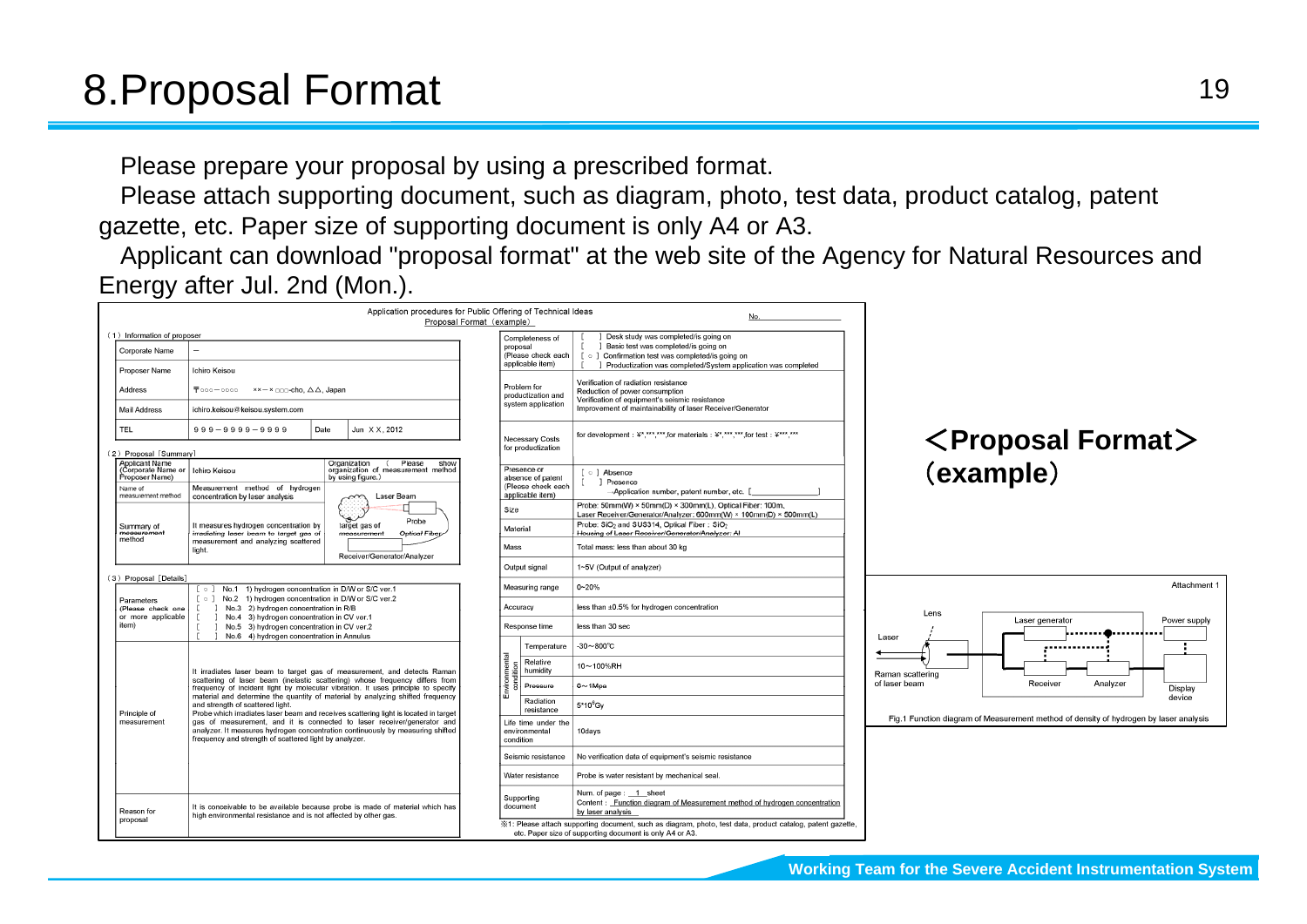# 9.Evaluation Points

We will decide selection result about adoption/rejection of applicant's proposal according to the evaluation process shown below.

## 【**STEP1** 】 **Evaluating applicant's proposal**

・We will evaluate each contents of applicant's proposal by evaluation points shown below.

**□**Is applicant's proposal clear?

 $\square$ Is there high feasibility in applicant's proposal?

How is consideration about applicant's proposal proceeded?

Does applicant's proposal satisfy specification for parameter?

Does applicant's proposal satisfy specification in "Points of attention" (additional points) ? ,etc.

#### 【**STEP2** 】 **Questionnaire and hearing**

・We will ask a questionnaire about applicant's proposal, which becomes higher rank in STEP1.

・Before asking, we will make Memorandum of Understanding (MOU) about handling of technical information

(including secret information) between applicant and us. After that, please answer our questions.

・We may ask a hearing about applicant's proposal and/or answers to our questionnaire.

#### 【**STEP3** 】 **Evaluating answers to our questionnaire and results of hearing**

・We will evaluate answers to our questionnaire and results of hearing by evaluation points shown below.

**□**Is answers to our questionnaire clear?

 $\square$ Is a concern of applicant's proposal going to be solved?

**□How long does it take to complete its development?** 

Is applicant's proposal applicable to a Nuclear Power Plant? ,etc.

## 【**STEP4** 】 **Deciding draft selection result**



・We will decide draft selection result according to results in STEP1 and 2.

#### 【**STEP5** 】 **Deciding selection result**

・Councils (e.g., Advisory Committee) will discuss whether evaluation about draft selection result is properly done according to each STEPs or not. And finally, selection result is approved.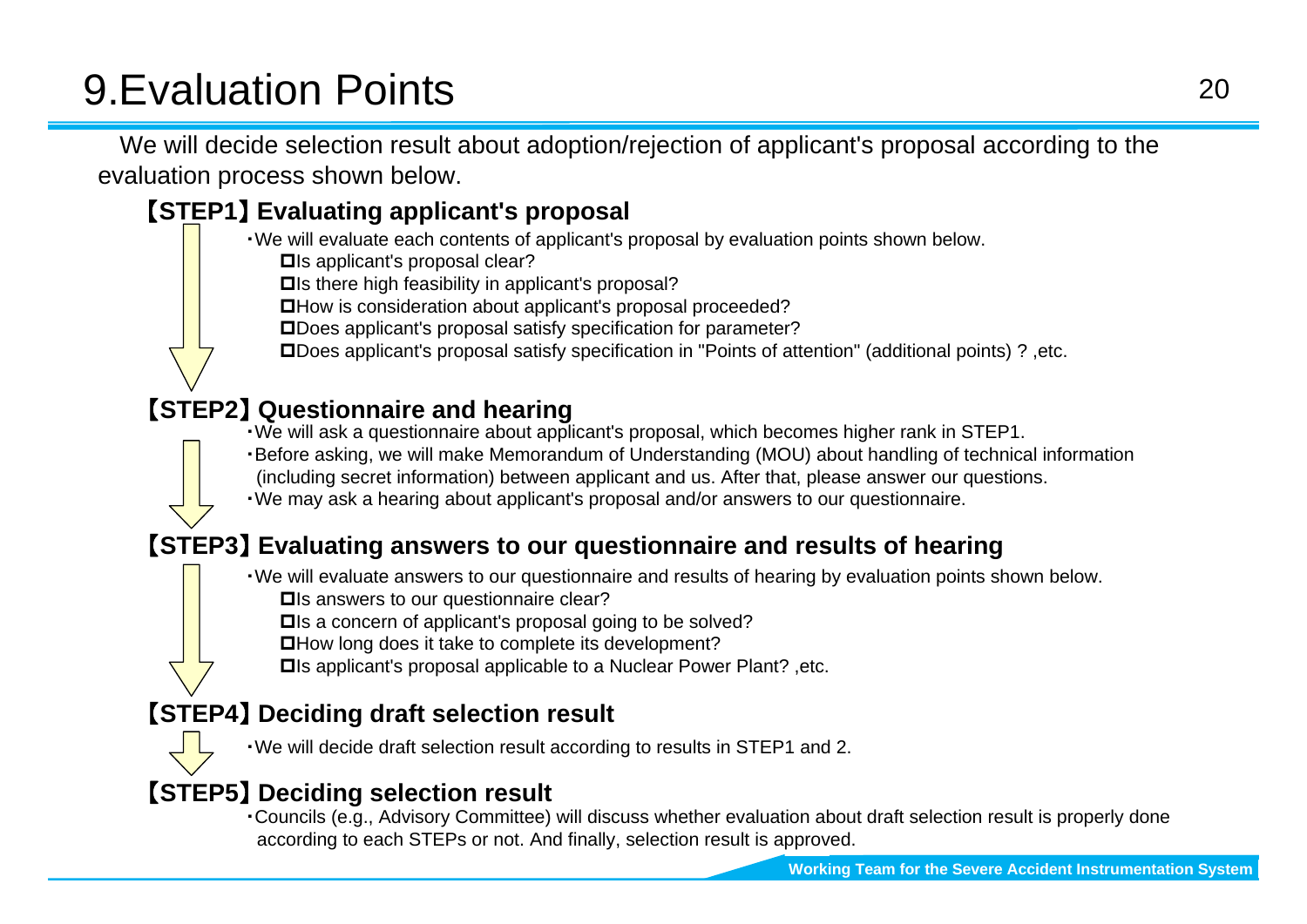Please email **your proposal** and **supporting document** by deadline. The addressee is shown below and deadline is shown next page.

CAUTION:

Please send one email per one proposal.

Attachment file size limit is **2MB**.

Attachment file formats are **Word for proposal** and **PDF for supporting document**.

Addressee

**t\_idea@eis.iec.toshiba.co.jp**

TOSHIBA CORPORATION

(TOSHIBA CORPORATION acts an addressee on behalf of promoters.)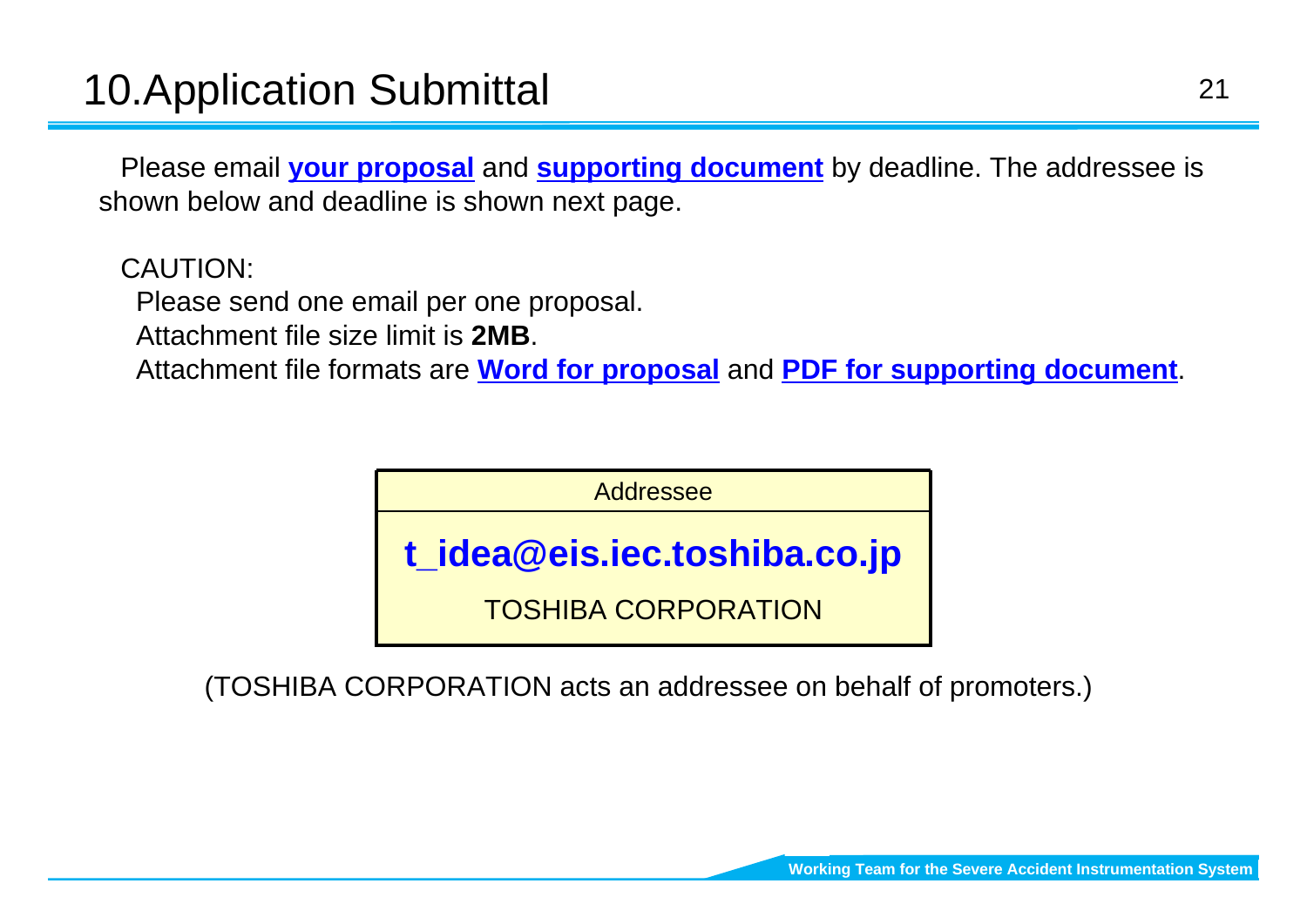## ¾Deadline

**15:00(JST) on Aug 21 (Tue.), 2012**

## ¾Announcement of Selection Result

Selection result will be announced by end of September to all applicants. And we don't accept any inquiry about selection result basically.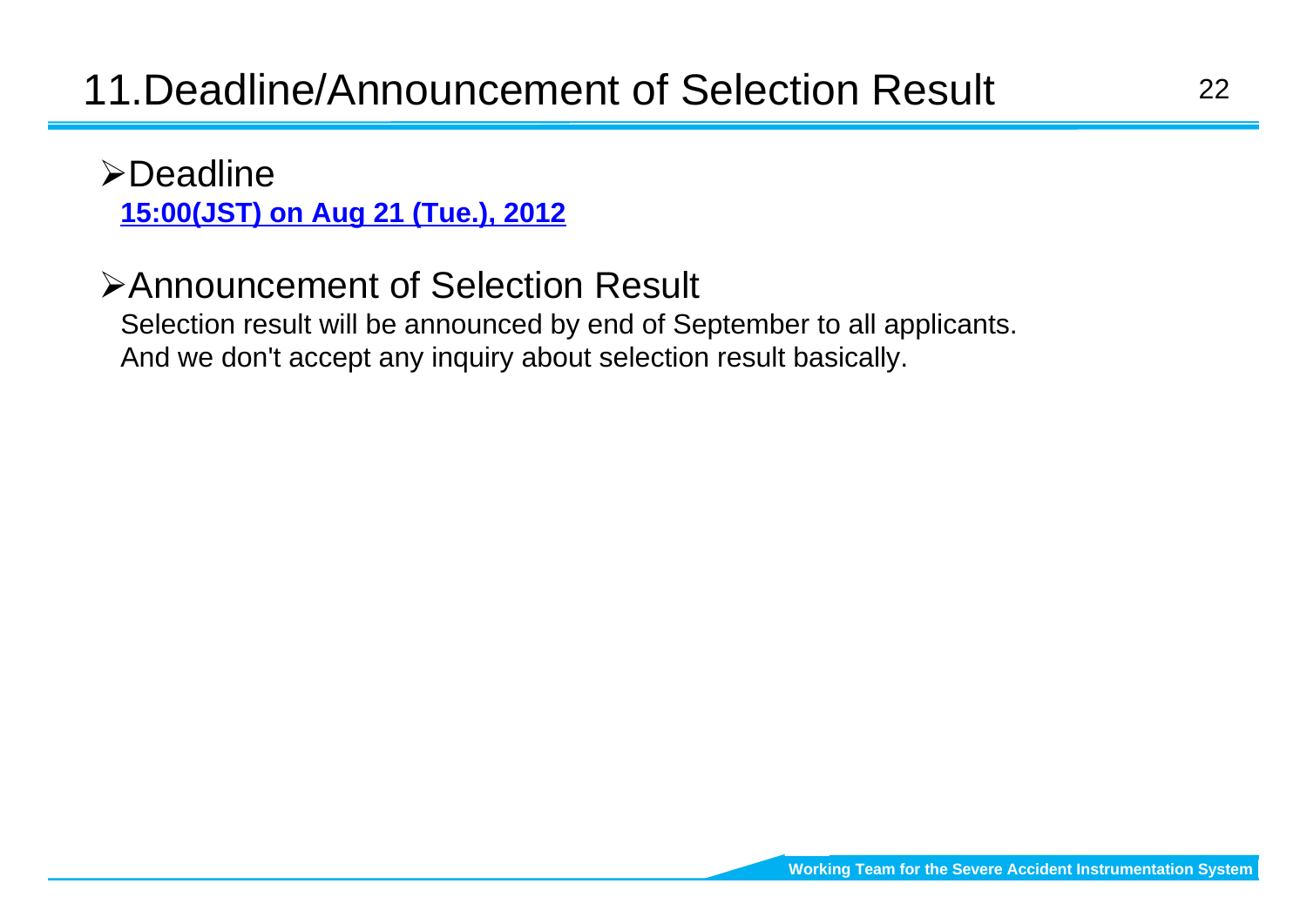# ¾Handling of Applicant's Proposal

We handle contents of section (2) and (3) in proposal format in like manner as handling information that is open to public. (But we NEVER make them open to public without applicant's permission.)

In the case of adoption of applicant's proposal, contents of section (2) in the proposal format will be open to public for the purpose of notifying the result of "Public Offering of Technical Ideas".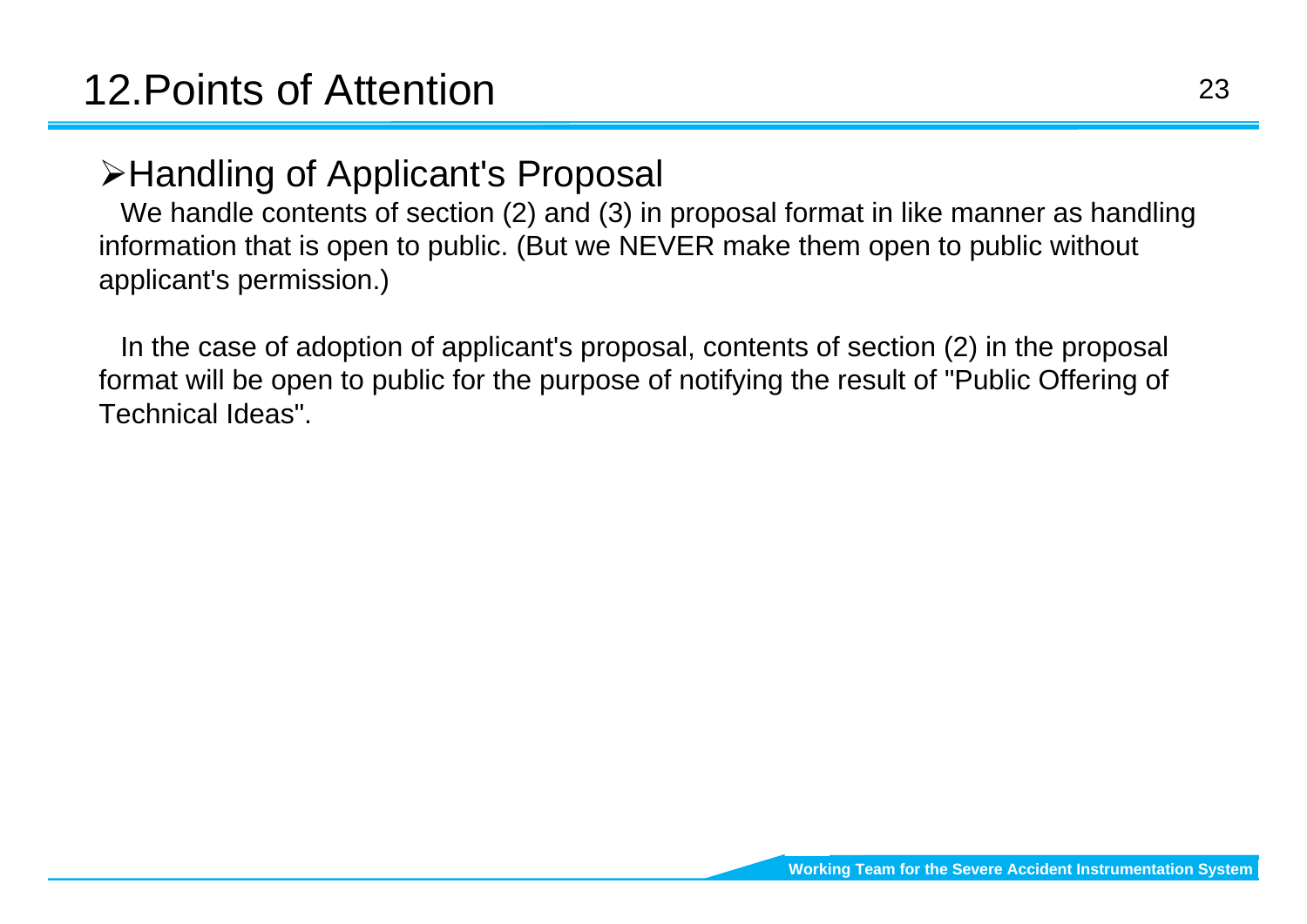# 13.Misc. (1/2)

## ¾Promoter

Hitachi-GE Nuclear Energy, Ltd. TOSHIBA CORPORATIONMitsubishi Heavy Industries, Ltd.

## ¾Applicant Requirements There is no applicant requirement.

## ¾Language in Proposal

Language in Proposal is ONLY Japanese or English.

## ¾Private Information

Private information acquired by the application shall be used only for the purpose of "Public Offering of Technical Ideas."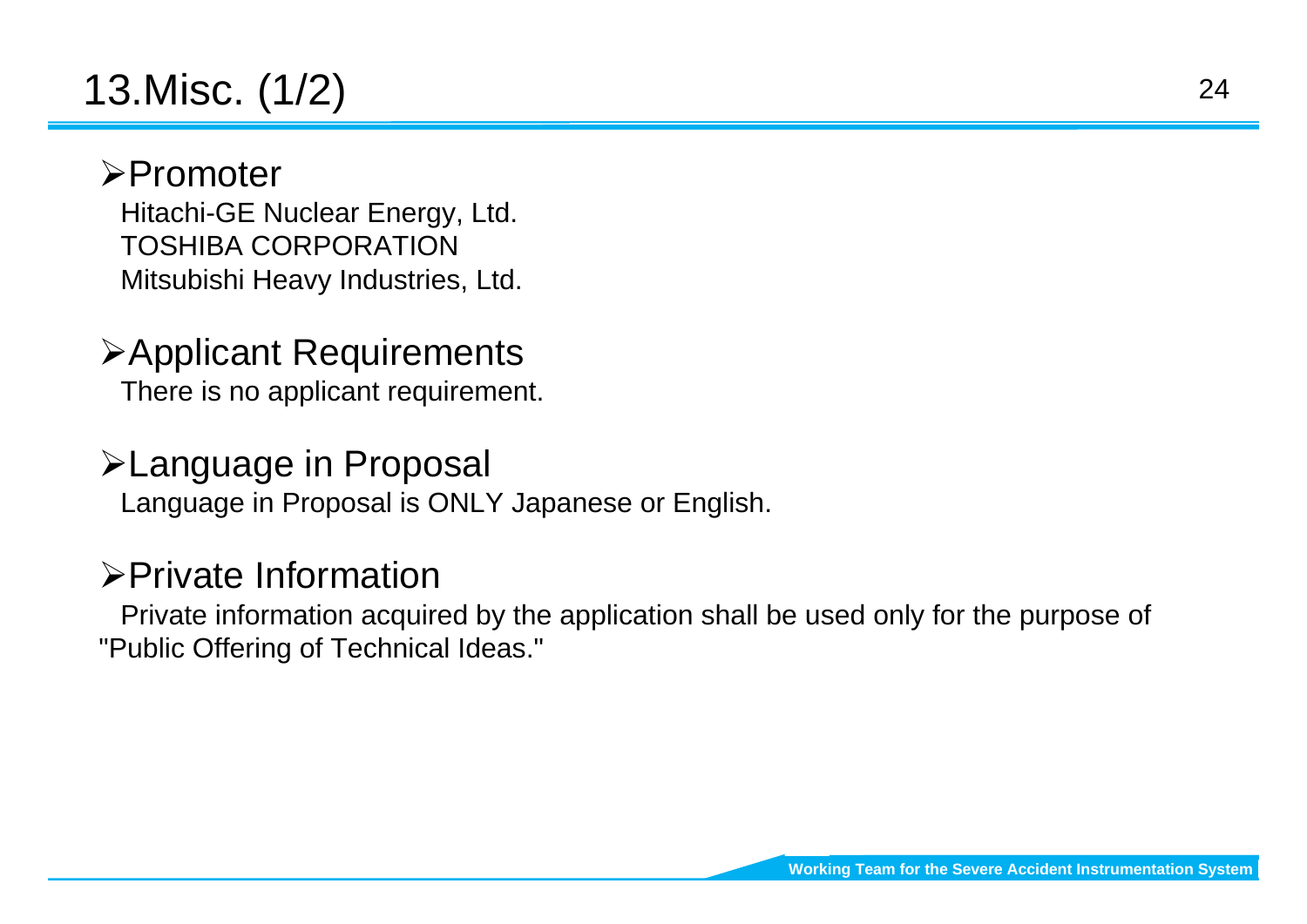# $\triangleright$  Copyright

Copyright used on or in connection with proposal of the applicant remains in such applicant. However, we has the right to reproduce and publish the title and the abstract of such proposal without payment of any charge. If it's inconvenience with you, we coordinate individually.

## ¾Incentive

If the proposal of the applicant is selected, there are possibilities to apply it to the existing Nuclear Power Plants in Japan, etc. About other incentives, we will discuss with such .

## ¾Intellectual Property

Our policy about intellectual property developed through the research between the applicant and us is shown below.

Intellectual property developed individually by the applicant or us shall be owned by such applicant or us who develops such intellectual property, as the case may be.

Intellectual property developed jointly between the applicant and us shall be owned jointly between them.

If the proposal of the applicant that has already included intellectual property is selected, we will discuss with such applicant regarding the deal of such intellectual property including its ownership.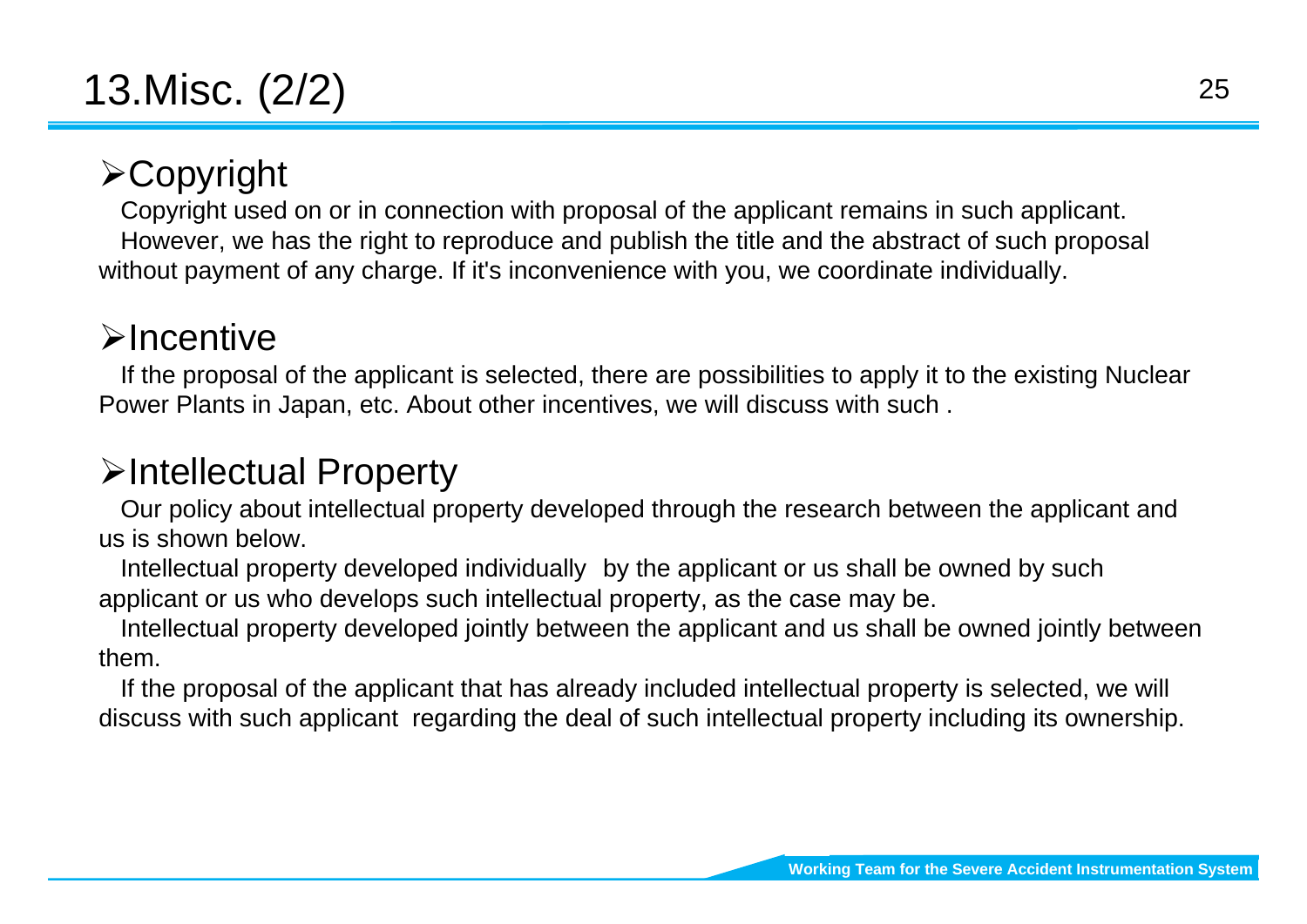# 14.Glossary

## Explanation of the main technical terms is shown below.

| <b>Technical terms</b>                                                            | Explanation                                                                                                                                                                                                                                                                                                                                                                                                                                             |
|-----------------------------------------------------------------------------------|---------------------------------------------------------------------------------------------------------------------------------------------------------------------------------------------------------------------------------------------------------------------------------------------------------------------------------------------------------------------------------------------------------------------------------------------------------|
| Containment Vessel (CV) [PWR]<br><b>Primary Containment Vessel</b><br>(PCV) [BWR] | Containment Vessel/Primary Containment Vessel is a vessel, made of steel, that<br>covers important instruments (e.g., Reactor Pressure Vessel, pump, etc.).                                                                                                                                                                                                                                                                                             |
| <b>Drywell</b><br>(D/W)[BWR only]                                                 | Drywell is a part of primary containment vessel of Boiling Water Reactor (BWR)<br>Nuclear Power Plants. It contains cooling water discharged from a tube under<br>accident condition (e.g., rupture of the first cooling water tube).                                                                                                                                                                                                                   |
| <b>Suppression Chamber</b><br>$(S/C)[BWR \text{ only}]$                           | Suppression Chamber is a facilities in BWR Nuclear Power Plants that contains<br>water ordinarily. In case of accident that a cooling water in Reactor Pressure<br>Vessel decreases and steam pressure rises, it makes pressure in Reactor<br>Pressure Vessel lower by cooling steam. And it is a water source of Emergency<br>Core Cooling System (ECCS).                                                                                              |
| <b>Reactor Building</b><br>$(R/B)[BWR \text{ only}]$                              | Reactor Building is a building that contains Containment Vessel/Primary<br>Containment Vessel and other reactor facilities. In Reactor Building of BWR<br>Nuclear Power Plants, it keeps negative pressure inside building to prevent<br>radioactive materials from being released outside building under accident<br>condition. (In Pressurized Water Reactor (PWR) Nuclear Power Plants, it keeps<br>negative pressure inside annulus written below.) |
| Annulus [PWR only]                                                                | In PWR Nuclear Power Plants, Annulus is interspaces with few meter width<br>between a containment vessel and an external shielding building (external<br>shielding wall). In case of gas leakage from a containment vessel, annulus<br>prevents gas from leaking directly to an external atmosphere with using annulus<br>air cleanup systems.                                                                                                          |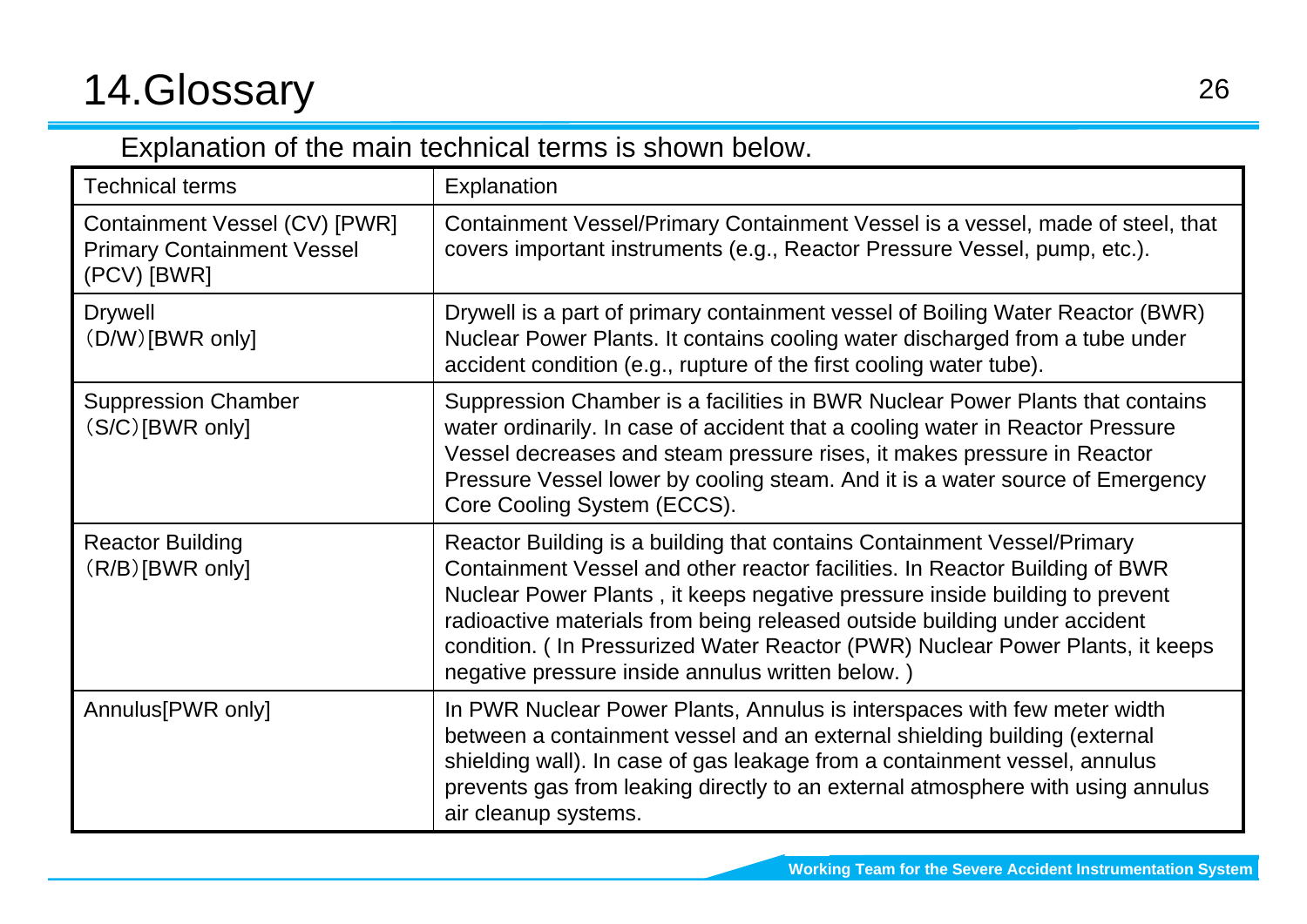| Corporate Name      |                                                            |      |               |  |  |  |  |
|---------------------|------------------------------------------------------------|------|---------------|--|--|--|--|
| Proposer Name       | Ichiro Keisou                                              |      |               |  |  |  |  |
| Address             | $\bar{T}$ 000-0000 $x - x$ no cho, $\Delta \Delta$ , Japan |      |               |  |  |  |  |
| <b>Mail Address</b> | ichiro.keisou@keisou.system.com                            |      |               |  |  |  |  |
| TEL                 | $999 - 9999 - 9999$                                        | Date | Jun X X, 2012 |  |  |  |  |

#### (2) Proposal [Summary]

| <b>Parameters</b><br>(Please check one<br>or more applicable<br>item) | $[\circ]$<br>No.1<br>1) hydrogen concentration in D/W or S/C ver.1<br>$\circ$ ]<br>1) hydrogen concentration in D/W or S/C ver.2<br>No.2<br>L<br>2) hydrogen concentration in R/B<br>No.3<br>$\mathbf{I}$<br>[<br>3) hydrogen concentration in CV ver.1<br>1<br>No.4<br>[<br>3) hydrogen concentration in CV ver.2<br>1<br>No.5<br>4) hydrogen concentration in Annulus<br>No.6                                                                                                                                                                                                                                                                                                   |
|-----------------------------------------------------------------------|-----------------------------------------------------------------------------------------------------------------------------------------------------------------------------------------------------------------------------------------------------------------------------------------------------------------------------------------------------------------------------------------------------------------------------------------------------------------------------------------------------------------------------------------------------------------------------------------------------------------------------------------------------------------------------------|
| Principle of<br>measurement                                           | It irradiates laser beam to target gas of measurement, and detects Raman<br>scattering of laser beam (inelastic scattering) whose frequency differs from<br>frequency of incident light by molecular vibration. It uses principle to specify<br>material and determine the quantity of material by analyzing shifted frequency<br>and strength of scattered light.<br>Probe which irradiates laser beam and receives scattering light is located in target<br>gas of measurement, and it is connected to laser receiver/generator and<br>analyzer. It measures hydrogen concentration continuously by measuring shifted<br>frequency and strength of scattered light by analyzer. |
| Reason for<br>proposal                                                | It is conceivable to be available because probe is made of material which has<br>high environmental resistance and is not affected by other gas.                                                                                                                                                                                                                                                                                                                                                                                                                                                                                                                                  |

| <b>Applicant Name</b><br>(Corporate Name or<br>Proposer Name) | Ichiro Keisou                                                                                                                     | Organization<br>Please<br>show<br>organization of measurement method<br>by using figure.)          |
|---------------------------------------------------------------|-----------------------------------------------------------------------------------------------------------------------------------|----------------------------------------------------------------------------------------------------|
| Name of<br>measurement method                                 | Measurement method of<br>hydrogen<br>concentration by laser analysis                                                              | Laser Beam                                                                                         |
| Summary of<br>measurement<br>method                           | It measures hydrogen concentration by<br>irradiating laser beam to target gas of<br>measurement and analyzing scattered<br>light. | <b>₹©</b><br>Probe<br>target gas of<br>Optical Fiber<br>measurement<br>Receiver/Generator/Analyzer |

#### (3) Proposal [Details]

| proposal                   | Completeness of<br>(Please check each<br>applicable item)                  | ] Desk study was completed/is going on<br>] Basic test was completed/is going on<br>o ] Confirmation test was completed/is going on<br>$\Gamma$<br>] Productization was completed/System application was completed |  |  |  |  |
|----------------------------|----------------------------------------------------------------------------|--------------------------------------------------------------------------------------------------------------------------------------------------------------------------------------------------------------------|--|--|--|--|
|                            | Problem for<br>productization and<br>system application                    | Verification of radiation resistance<br>Reduction of power consumption<br>Verification of equipment's seismic resistance<br>Improvement of maintainability of laser Receiver/Generator                             |  |  |  |  |
|                            | <b>Necessary Costs</b><br>for productization                               | for development : \frac{*,***,***,for materials : \frac{*,***,***,for test : \frac{***,***                                                                                                                         |  |  |  |  |
|                            | Presence or<br>absence of patent<br>(Please check each<br>applicable item) | [ o ] Absence<br>] Presence<br>$\rightarrow$ Application number, patent number, etc. [                                                                                                                             |  |  |  |  |
| <b>Size</b>                |                                                                            | Probe: 50mm(W) $\times$ 50mm(D) $\times$ 300mm(L), Optical Fiber: 100m,<br>Laser Receiver/Generator/Analyzer: 600mm(W) × 100mm(D) × 500mm(L)                                                                       |  |  |  |  |
| Material                   |                                                                            | Probe: $SiO2$ and SUS314, Optical Fiber: $SiO2$<br>Housing of Laser Receiver/Generator/Analyzer: Al                                                                                                                |  |  |  |  |
| Mass                       |                                                                            | Total mass: less than about 30 kg                                                                                                                                                                                  |  |  |  |  |
|                            | Output signal                                                              | 1~5V (Output of analyzer)                                                                                                                                                                                          |  |  |  |  |
|                            | Measuring range                                                            | $0 - 20%$                                                                                                                                                                                                          |  |  |  |  |
| Accuracy                   |                                                                            | less than ±0.5% for hydrogen concentration                                                                                                                                                                         |  |  |  |  |
|                            | Response time                                                              | less than 30 sec                                                                                                                                                                                                   |  |  |  |  |
|                            | Temperature                                                                | $-30 \sim 800^{\circ}C$                                                                                                                                                                                            |  |  |  |  |
| Environmental<br>condition | Relative<br>humidity                                                       | 10~100%RH                                                                                                                                                                                                          |  |  |  |  |
|                            | Pressure                                                                   | $0 \sim 1$ MPa                                                                                                                                                                                                     |  |  |  |  |
|                            | Radiation<br>resistance                                                    | $5 \times 10^6$ Gy                                                                                                                                                                                                 |  |  |  |  |
| condition                  | Life time under the<br>environmental                                       | 10days                                                                                                                                                                                                             |  |  |  |  |
|                            | Seismic resistance                                                         | No verification data of equipment's seismic resistance                                                                                                                                                             |  |  |  |  |
|                            | Water resistance                                                           | Probe is water resistant by mechanical seal.                                                                                                                                                                       |  |  |  |  |
| Supporting<br>document     |                                                                            | Num. of page : $1$ sheet<br>Content: Function diagram of Measurement method of hydrogen concen<br>by laser analysis                                                                                                |  |  |  |  |

※1: Please attach supporting document, such as diagram, photo, test data, product catalog, patent gazette, etc. Paper size of supporting document is only A4 or A3.

| ] Desk study was completed/is going on<br>L<br>] Basic test was completed/is going on<br>L<br>[ o ] Confirmation test was completed/is going on<br>] Productization was completed/System application was completed                                 |
|----------------------------------------------------------------------------------------------------------------------------------------------------------------------------------------------------------------------------------------------------|
| Verification of radiation resistance<br>Reduction of power consumption<br>Verification of equipment's seismic resistance<br>Improvement of maintainability of laser Receiver/Generator                                                             |
| for development: ¥*,***,***,for materials: ¥*,***,***,for test: ¥***,***                                                                                                                                                                           |
| [ o ] Absence<br>] Presence<br>$\mathbf{I}$<br>$\rightarrow$ Application number, patent number, etc. [                                                                                                                                             |
| Probe: $50mm(W) \times 50mm(D) \times 300mm(L)$ , Optical Fiber: 100m,<br>Laser Receiver/Generator/Analyzer: 600mm(W) × 100mm(D) × 500mm(L)<br>Probe: $SiO2$ and SUS314, Optical Fiber: $SiO2$<br>Housing of Laser Receiver/Generator/Analyzer: Al |
| Total mass: less than about 30 kg                                                                                                                                                                                                                  |
| 1~5V (Output of analyzer)                                                                                                                                                                                                                          |
| $0 - 20%$                                                                                                                                                                                                                                          |
| less than ±0.5% for hydrogen concentration                                                                                                                                                                                                         |
| less than 30 sec                                                                                                                                                                                                                                   |
| -30 $\thicksim$ 800°C                                                                                                                                                                                                                              |
| 10~100%RH                                                                                                                                                                                                                                          |
| 0 $\sim$ 1MPa                                                                                                                                                                                                                                      |
| $5\times10^6$ Gv                                                                                                                                                                                                                                   |
| 10days                                                                                                                                                                                                                                             |
| No verification data of equipment's seismic resistance                                                                                                                                                                                             |
| Probe is water resistant by mechanical seal.                                                                                                                                                                                                       |
| Num. of page: 1 sheet<br>Content: Function diagram of Measurement method of hydrogen concentration                                                                                                                                                 |

# 15.Example of Proposal Format(1/2)

#### Application procedures for Public Offering of Technical Ideas Proposal Format (example) No. No. No. No.

#### (1) Information of proposer

# **Working Team for the Severe Accident Instrumentation System27**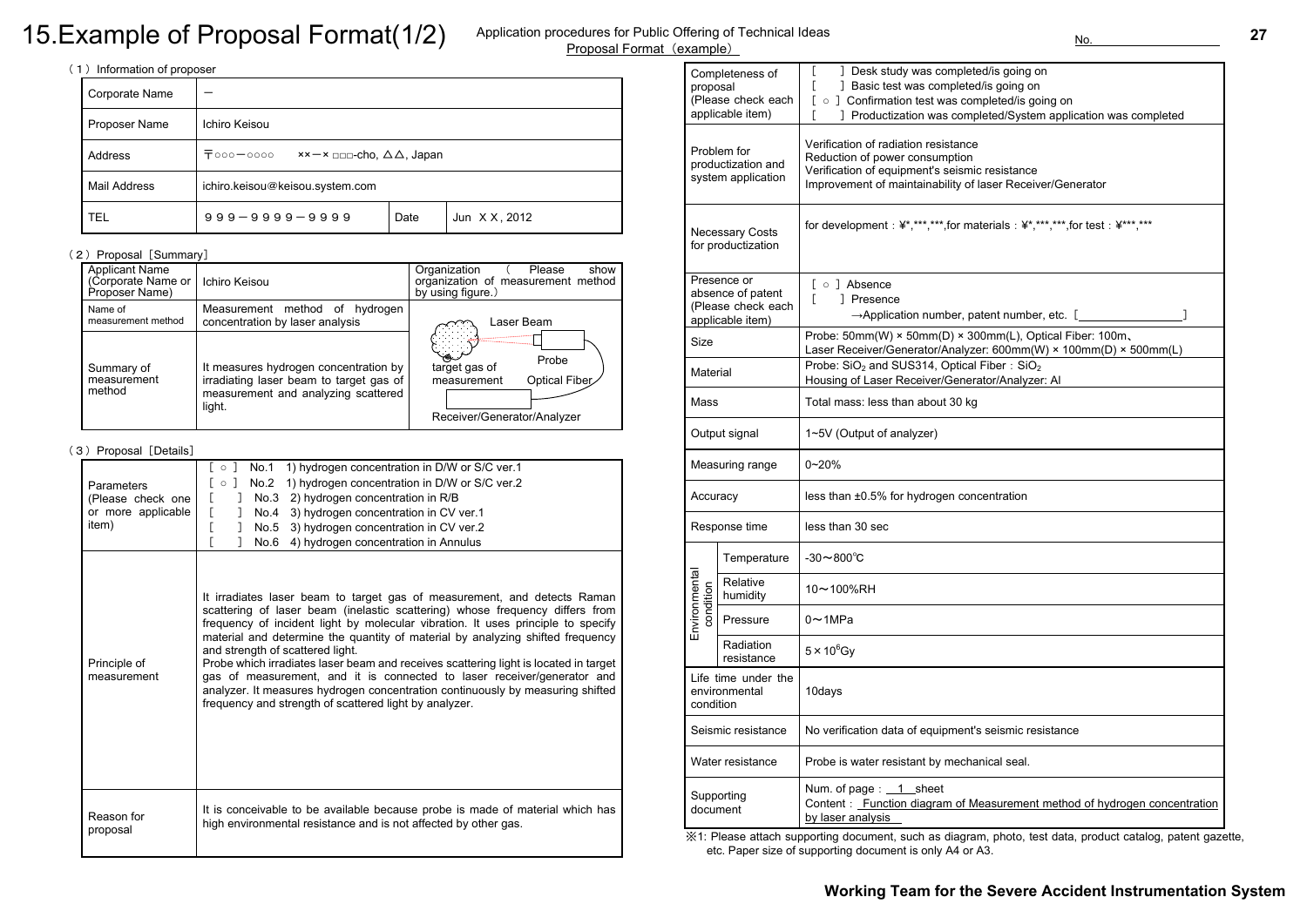Attachment 1



Fig.1 Function diagram of Measurement method of hydrogen concentration by laser